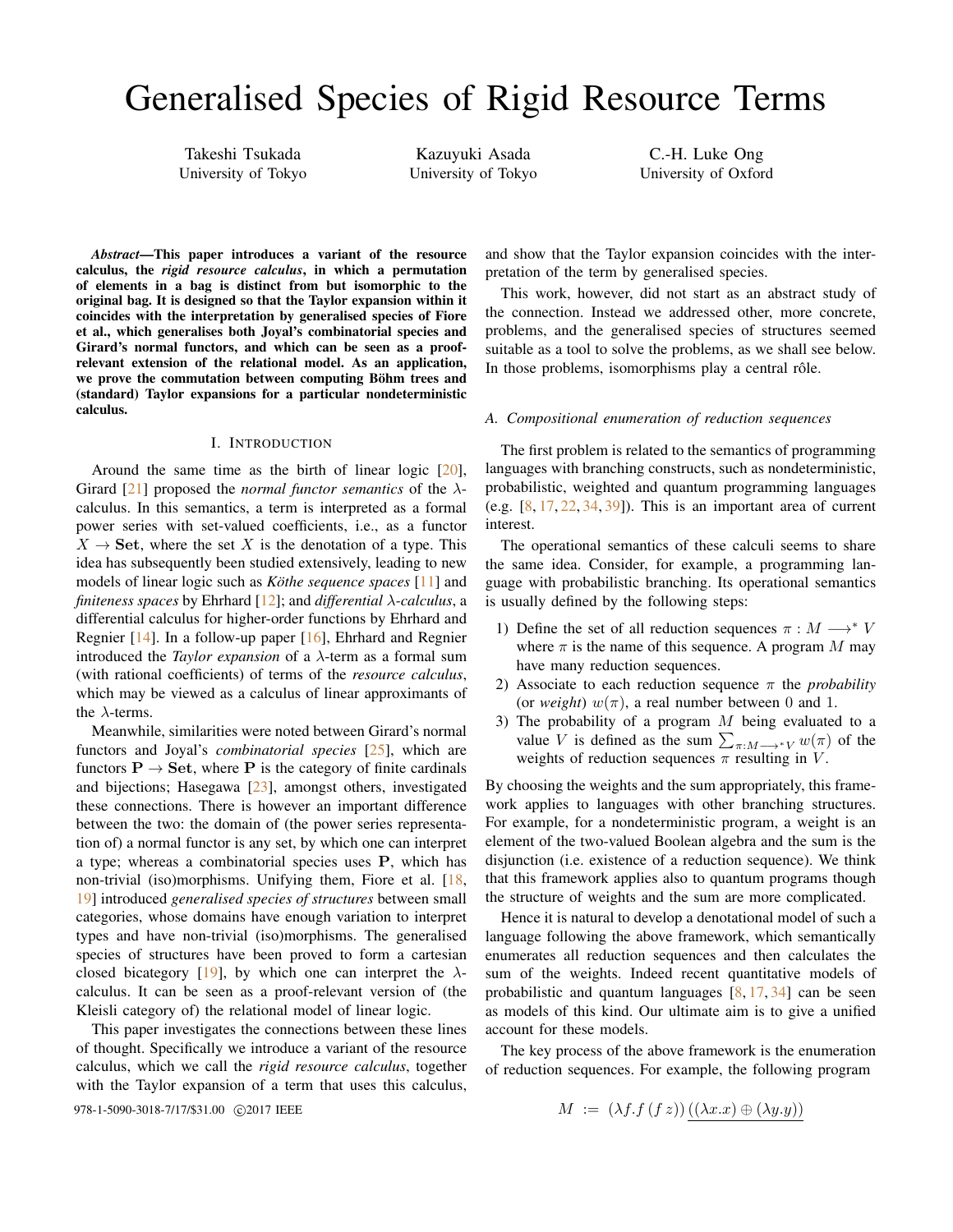(where  $\oplus$  is nondeterminstic branching and the underlined expression will be referenced later) always reduces to z but in four different ways in call-by-name; indeed

$$
M \implies ((\lambda x.x) \oplus (\lambda y.y))(((\lambda x.x) \oplus (\lambda y.y))z)
$$

and a choice of branch for each occurrence of  $\oplus$  in the righthand-side determines an evaluation of the program. If the whole program is given as above, there is no difficulty in enumerating the set of all reduction sequences. However we aim to develop a denotational semantics, which is usually expected to be compositional. Hence we need a way to enumerate reduction sequences *compositionally*.

How can we enumerate individual runs compositionally? We call this problem the *Compositional Enumeration Problem*

#### <span id="page-1-3"></span>*B. Key idea: Rigid resource calculus*

Let us recall the above example. Observe that every reduction sequence encounters the nondeterministic branch twice, even though there is lexically one occurrence in the original program. This is because the underlined part is duplicated during the evaluation. This suggests to us that a quantitative approach of linear logic (e.g.  $[11, 12, 21]$  $[11, 12, 21]$  $[11, 12, 21]$  $[11, 12, 21]$  $[11, 12, 21]$ ) may be useful.

From this observation, it is fairly natural to use the resource calculus and the Taylor expansion [\[16\]](#page-11-5). The resource calculus is basically the standard  $\lambda$ -calculus except that an argument is not a term, but a finite multiset of terms, called a *bag*, which is linear in the sense that each element in a bag must be used exactly once. Hence the number of elements in a bag corresponds to the number of calls of the argument. The Taylor expansion is a technique representing a program as a (formal) sum of resource terms with real number (or other kinds of) coefficients. For example, the Taylor expansion of the above program M is

$$
1 \quad (\lambda f.f [f [z]]) [(\lambda x.x)_L, (\lambda y.y)_R]
$$
  
+ 
$$
(1/2) \quad (\lambda f.f [f [z]]) [(\lambda x.x)_L, (\lambda x.x)_L]
$$
  
+ 
$$
(1/2) \quad (\lambda f.f [f [z]]) [(\lambda y.y)_R, (\lambda y.y)_R]
$$

where  $(\cdot)_L$  and  $(\cdot)_R$  are the marks indicating the chosen branch (which may or may not be a part of the resource calculus).<sup>[1](#page-1-0)</sup> The underlined parts correspond to the underlined part in the original program: they are bags with two elements since the underlined part of the original program is called twice in every possible evaluation.

Unfortunately a resource term cannot describe individual runs. For example, the term  $(\lambda f.f[f[x]])[(\lambda x.x)_L,(\lambda y.y)_R]$ reduces to  $(\lambda x.x)_L [(\lambda y.y)_R [z]] + (\lambda y.y)_R [(\lambda x.x)_L [z]],$ which is the sum of two different evaluations of  $M$ . This phenomenon stamps from the fact that a resource term does not specify the connection between elements in a bag and occurrences of a variable (so we should try all possibilities).

To overcome the problem, we consider a calculus in which application arguments are organised into a *list* (as opposed to bag) and abstraction takes a list of variables as in

 $(\lambda f_1 f_2.f_1 \langle f_2 \langle z \rangle \rangle) \langle (\lambda x.x)_L, (\lambda y.y)_R \rangle$ . The reduction of this calculus is deterministic: we should substitute the first element for the first variable and so on. Now a term of this calculus represents a unique evaluation of the original program.

There is another problem, though: an evaluation of the original program has many different representations. For example,

<span id="page-1-2"></span>
$$
(\lambda f_1 f_2.f_1 \langle f_2 \langle z \rangle \rangle) \langle (\lambda x.x)_L, (\lambda x.x)_L \rangle \text{ and}
$$
  

$$
(\lambda f_2 f_1.f_1 \langle f_2 \langle z \rangle \rangle) \langle (\lambda x.x)_L, (\lambda x.x)_L \rangle \qquad (1)
$$

both represent the evaluation of the original program in which we choose the left branch twice. This suggests to us that a naïve use of lists cannot solve the problem.

Our approach is a hybrid between bags and lists: the connection between elements in an argument and occurrences of variables are tracked by lists, but terms that describe the same connection are identified.

For example, the above terms are identified since both represent the map given by  $f_1 \mapsto (\lambda x.x)_L$  and  $f_2 \mapsto (\lambda x.x)_L$ . By writing this identification as a relation  $\sim$ , we have the following more general law:

$$
\langle \lambda x_1 \dots x_n.t \rangle \langle u_1, \dots, u_n \rangle
$$
  
 
$$
\sim \langle \lambda x_{\sigma(1)} \dots x_{\sigma(n)}.t \rangle \langle u_{\sigma(1)}, \dots, u_{\sigma(n)} \rangle.
$$

It is not trivial to define the relation ∼: for example,

<span id="page-1-1"></span>
$$
(\lambda f.f \langle z_1, z_2 \rangle) \langle \lambda y_1 y_2.t \rangle \sim (\lambda f.f \langle z_2, z_1 \rangle) \langle \lambda y_2 y_1.t \rangle \quad (2)
$$

since both describe the mapping  $y_1 \mapsto z_1$  and  $y_2 \mapsto z_2$ .

In order to correctly define ∼, we use an intersection type system in which  $a \wedge b$  is distinct from but isomorphic to  $b \wedge a$ . Then a permutation  $\sigma \in \mathfrak{S}_n$  induces an isomorphism between  $a_1 \wedge \cdots \wedge a_n$  and  $a_{\sigma(1)} \wedge \cdots \wedge a_{\sigma(n)}$ . Key observations are that an isomorphism acts on terms, e.g.,  $\sigma$  maps  $\langle u_1, \ldots, u_n \rangle$  to  $\langle u_{\sigma(1)}, \ldots, u_{\sigma(n)} \rangle$  and that the desired relation ∼ can naturally be defined by using the actions of isomorphisms, instead of permutations. Note that an isomorphism may not merely be a permutation; the identification in Equation [\(2\)](#page-1-1) is induced by an isomorphism that is not just a permutation.

The *rigid resource calculus* is now defined as a list-based resource calculus, in which terms are considered modulo ∼. Rigid resource terms enable us to describe individual runs, and enumeration is given by a variant of the Taylor expansion, the *rigid Taylor expansion*, which is compositional.

A significant advantage of the rigid resource calculus is determinism of reduction. It gives us a simple way to compare the rigid Taylor expansions of a term and its Böhm tree (Theorem [17\)](#page-8-0).

## <span id="page-1-4"></span>*C. Reasoning about coefficients of the Taylor expansion*

The Taylor expansion of a term is a formal sum of (standard) resource terms with real number coefficients. The properties of its support (i.e. terms with non-zero coefficients) has been well-studied, but reasoning about coefficients of the Taylor expansion is rather difficult. For example, according to [\[35\]](#page-11-15), it has been open whether the computation of the Böhm tree commutes with the Taylor expansion in the presence of

<span id="page-1-0"></span><sup>&</sup>lt;sup>1</sup>Here we ignore terms evaluated to 0 such as  $(\lambda f.f ||)$  [].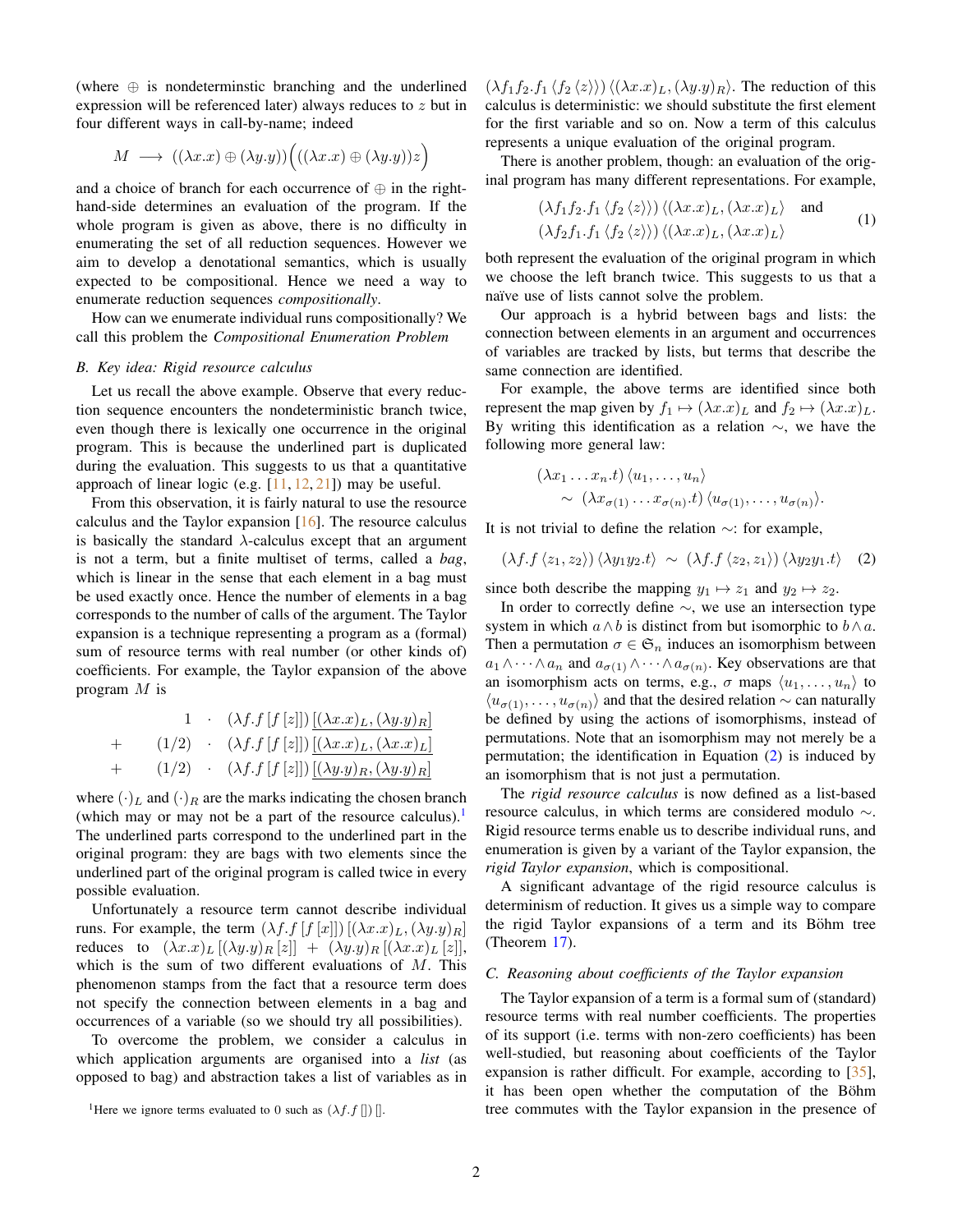nondeterminism; the commutation property has been proved for deterministic (untyped)  $\lambda$ -calculus in [\[15,](#page-11-16) [16\]](#page-11-5), and claimed for System F with weighted branching in [\[13\]](#page-11-17) (although the proof does not seem to have been published).

The notion of isomorphism appears here as well. Ehrhard and Regnier  $[16]$  proved that, if a resource term t has non-zero coefficient in the Taylor expansion of a  $\lambda$ -term M (without nondeterministic branching), the coefficient is  $1/m(t)$  where  $m(t)$  is the order of the *isotropy group* of t.

Inspired by their observation, we express the coefficients by a groupoid of isomorphisms and its action on rigid resource terms, in a way reminiscent of the *generating series* of combinatorial species. A resource term can be seen as an orbit of the action, and the coefficient is the ratio of the number of elements in the orbit to the number of all isomorphims. From this point of view, the rigid resource calculus may be seen as a developed form of the combinatorial concepts studied in [\[16\]](#page-11-5).

We show that the commutation property holds for the simply-typed nondeterministic  $\lambda$ **Y**-calculus, although coefficients may be infinite.

## <span id="page-2-3"></span>*D. Contribution of this paper*

The contributions of the paper are as follows.

- Proposal of the *rigid resource calculus* and the *rigid Taylor expansion*. The rigid Taylor expansion is proved to be sound with respect to Böhm theory, and adequate with respect to the standard operational semantics. It is also a solution to the *Compositional Enumeration Problem*.
- Proof of the coincidence of the rigid Taylor expansion of a term and the interpretation of the term by generalised species of structures  $[18, 19]$  $[18, 19]$  $[18, 19]$ . By this result, we obtain two different descriptions of the same mathematical object, one is concrete and syntactic and the other is abstract and categorical.
- Study of the relationship between the rigid and standard resource calculi. This leads us to a proof of the commutation of normalisation and the standard Taylor expansion for the simply-typed nondeterministic  $\lambda$ **Y**-calculus.

To accomplish the program described in Section [I-A,](#page-0-0) we need to introduce the notion of weights to generalised species of structures. The study of weighted generalised species and the construction of a model based on it are left for future work (see also Section [VII\)](#page-11-18).

## <span id="page-2-2"></span>*E. Related work*

In the preamble, we discussed the main ideas that have motivated our paper. Here we comment on works in the literature relevant to a number of other key themes.

The computational enumeration problem introduced in the preceding is concerned with the analysis of reduction sequences of  $\lambda$ -calculus with branching constructs using quantitative semantics. Versions of this problem have been studied by Danos and Ehrhard [\[8\]](#page-11-10), and Laird et al. [\[29\]](#page-11-19), among others.

The notion of symmetry is central to our work. The idea of considering intersection types up to isomorphism was already present in Bucciarelli and Ehrhard's work on the semantics of linear logic exponentials [\[7\]](#page-11-20), in the guise of *indexed linear logic*, where it was developed in connection with the relational model. We have alluded to the *isotropy group* in the coefficient computation of the Taylor expansion of  $\lambda$ terms [\[16\]](#page-11-5). There are manifestations of the same idea of group action in game semantics. A key ingredient of the AJM game model [\[1\]](#page-11-21) is a partial equivalence relation (PER) on strategies, which enables the formulation of strategies that are "blind to the Opponent's thread indexing". Melliès  $[31]$  $[31]$  subsequently revealed the group-theoretic nature of this PER construction: he introduced *orbital game*, which is a reformulation of HOstyle arena games [\[24\]](#page-11-23) by replacing justification pointers by thread indexing, modulo certain left and right group actions. Symmetry in a similar spirit can be found in a model of quantum computation by Pagani et al. [\[34\]](#page-11-13). They construct a model of non-linear quantum computation from a linear model by focusing on morphisms invariant under certain group action.

There are a number of intersection type systems in the literature that are *non-commutative* (in a variety of senses). Thanks to Kfoury and Wells [\[27,](#page-11-24) [28\]](#page-11-25), and Neergaard and Mairson [\[32\]](#page-11-26), and others, it is known that non-commutative, non-idempotent intersection type systems do not enjoy subject reduction. Our approach (and notion of *rigidity*) is different from the above in a crucial way: two syntactically distinct intersections that are equal modulo permutation are considered distinct but isomorphic. This contrasts with, for example, System  $\mathbb{I}$  [\[32\]](#page-11-26) which, being "completely" rigid<sup>[2](#page-2-0)</sup>, is thus unsound with respect to the reduction.

First observed by Kfoury [\[28\]](#page-11-25), the fruitful relationship between (non-idempotent) intersection types and linearity has been a recurrent theme in recent years (see e.g. de Carvalho [\[10\]](#page-11-27), and Bernadet and Lengrand [\[5\]](#page-11-28)). Building on this is the idea that intersection type derivations of a  $\lambda$ -term are formally representable by approximants of the term. For example, Ong and Tsukada [\[33\]](#page-11-29) presented just such a bijective correspondence in a non-linear setting. Our rigid resource calculus may be viewed as a refinement of Mazza's calculus of approximants<sup>[3](#page-2-1)</sup> [\[30\]](#page-11-30), the derivations of which correspond bijectively to reduction sequences. Another related system is the type system by Ehrhard et al.  $[17]$  for calculating the interpretation in the probabilistic coherence space model [\[8\]](#page-11-10).

Following Kfoury  $[28]$ , many of the above studies use subject reduction and subject expansion to establish a strong connection between reductions of a given term and intersection type derivations (or approximants) of that term. Our approach gives a refinement: we show that the witnessing type of the reduction (respectively expansion) of a term can always be chosen from among the isomorphic types of the term. This relates to the phenomenon that, in the AJM game model, the

<span id="page-2-0"></span><sup>2</sup>Neergaard and Mairson [\[32\]](#page-11-26) call an intersection operator, ∧, *rigid* if idempotency, commutativity nor associativity does not hold.

<span id="page-2-1"></span><sup>3</sup>Mazza's intersection type system is not non-commutative in the sense of Kfoury and others  $[28, 32]$  $[28, 32]$  $[28, 32]$ . It follows from the only constraint in his system—each assumption be used exactly once—that the order of types (and assumptions) is insignificant. Consequently one can implicitly apply the exchange rule to the assumptions.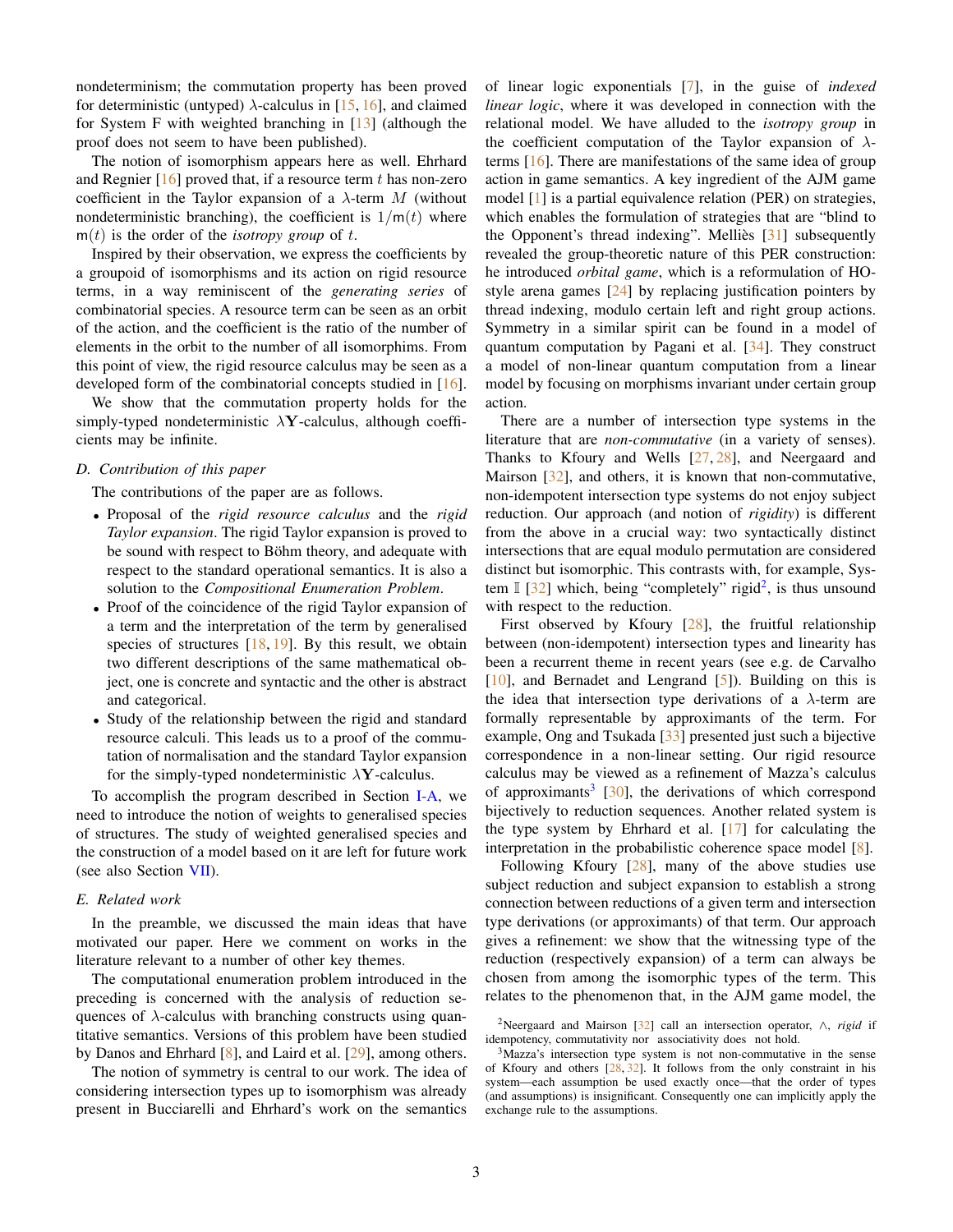interpretation of a term as a strategy is not preserved by  $\beta$ reduction, but the equivalence class of strategies is.

Our rigid Taylor expansion semantics of the nondeterministic  $\lambda$ **Y**-calculus is closely related to two recent categorical presentations of the HO/N game model. Tsukada and Asada [\[37\]](#page-11-31) gave a profunctorial reformulation of HO/N games in which plays are graphs: they constructed a pseudofunctor from the category of HO/N games to the bicategory of profunctors. In [\[39\]](#page-11-14) Tsukada and Ong developed a fully abstract innocent game model for the simply-typed nondeterministic  $\lambda$ -calculus. Mathematically a strategy is formalised as a sheaf over an appropriate site of plays. The precise relationships between the generalised species model and each of the above reformulations of the game model will be developed elsewhere. In a different operational direction, Allioux [\[2\]](#page-11-32) has recently given an account of the Taylor expansion of algebraic  $\lambda$ -terms based on a kind of resource-constrained Krivine machine.

*Notation:* We define  $[n] := \{1, 2, \ldots, n\}$  for a natural number n (so  $[n]$  is a set with n elements and  $[0]$  is empty).

## II. PROBLEM SETTING

This section defines a problem addressed in (the first part of) this paper. The problem is compositional enumeration of all possible evaluations of a given nondeterministic term of a certain type. We choose the simplest calculus to illustrate the ideas of our approach; and we claim that our idea is applicable to PCF and the (untyped)  $\lambda$ -calculus, for example.

Further, the problem is a guide, which serves to justify and explain the design of the syntactic development in Sections [III](#page-4-0) and [IV,](#page-5-0) from which generalised species naturally arise.

#### *A. The target language: Nondeterministic* λY*-calculus*

The target language is the  $\lambda_{\text{nd}}$ **Y**-calculus, the simply-typed  $\lambda$ **Y**-calculus with nondeterministic branching. The syntax of *simple types* is  $A, B ::= \circ | A \rightarrow B$  where  $\circ$  is the unique atomic type. The syntax of *terms* is given by the following grammar:

$$
M, N := x \mid \lambda x^A.M \mid M M \mid \mathbf{Y}_A M \mid M \oplus_A M.
$$

Here  $Y_A$  is the fixed-point operator of type  $(A \rightarrow A) \rightarrow A$ and  $M \oplus_A N$  is the nondeterministic branching where M and N are terms of type A. We identify  $\alpha$ -equivalent terms. Type annotations are often omitted.

A *simple type environment* Γ is a finite sequence of type bindings of the form  $x : A$ . The typing rules are fairly straightforward.

A term  $M$  is  $\eta$ -long if every application in  $M$  is fullyapplied and every variable as well as  $Y$  occur with its arguments. Formally it is defined by the following grammar:

$$
R ::= \lambda x_1 \ldots \lambda x_2 \ldots \lambda x_n \ldots Q \mid R \oplus R'
$$
  

$$
Q ::= x R_1 \ldots R_n \mid R_0 R_1 \ldots R_n \mid \mathbf{Y} R_1 \ldots R_n \mid Q \oplus Q'
$$

where  $n \geq 0$  and the type of Q must be o. Every term can be transformed into an  $\eta$ -long form in the obvious way. Hence we can assume without loss of generality that a term is in  $\eta$ -long form. This assumption simplifies the statements of lemmas and theorems, and will be used often (but always explicitly).

## *B. Evaluation*

The calculus is call-by-name. The syntax of *evaluation contexts* is given by:  $E ::= \left\| \mid E M$ . The *one-step evaluation relation* is given by the following rules:

$$
E[M_1 \oplus M_2] \xrightarrow{L} E[M_1] \qquad E[(\lambda x.M) N] \xrightarrow{0} E[\{N/x\} M]
$$

$$
E[M_1 \oplus M_2] \xrightarrow{R} E[M_2] \qquad E[\mathbf{Y} M] \xrightarrow{\epsilon} E[M (\mathbf{Y} M)]
$$

where  $\epsilon$  is the empty sequence. For a sequence  $\pi \in$  $\{L, 0, R\}^*$ , we write  $M \stackrel{\pi}{\hookrightarrow} M'$  if there exists an evaluation sequence  $M = M_0 \stackrel{d_1}{\hookrightarrow} M_1 \stackrel{d_2}{\hookrightarrow} \cdots \stackrel{d_n}{\hookrightarrow} M_n = M'$  and  $\pi = d_1 d_2 \dots d_n$  (where  $n \ge 0$ ). The length of  $\pi$  is the number of  $\beta$ - and  $\oplus$ -rules in the sequence; evaluation of Y is not recorded in  $\pi$ . Evaluation preserves  $\eta$ -longness: if  $M \stackrel{\pi}{\hookrightarrow} M'$ and M is  $\eta$ -long, then M' is also  $\eta$ -long.

#### <span id="page-3-0"></span>*C. Compositional Enumeration Problem*

Sections [III](#page-4-0) and [IV](#page-5-0) address the following problem.

**Problem.** Give a compositional semantics of the  $\lambda_{\rm nd}$ **Y**calculus such that the interpretation of a term  $x_1 : \mathsf{o}, \ldots, x_n$ :  $o \vdash M$ : o can be seen as the set of *all its evaluation sequences*.

Here the set of evaluation sequences means something like  $\{(\pi, x_i) \mid M \stackrel{\pi}{\hookrightarrow} x_i\}$ , although it is not necessarily exactly the same. A satisfactory information on the set depends on the purpose. For example, if we aim to model a language with probabilistic binary branching which chooses each branch with probability 1/2, the number of L and R in  $\pi$  is important but that of 0 is not. For another example, if the language has a weighted branching  $(\alpha M) \oplus (\beta N)$  where weights  $\alpha$  and  $\beta$ are taken from a given ring, we need additional information of weights for each  $L$  and  $R$  symbols.

We would like to emphasise that solving the above problem is *not* the ultimate goal of our development. We are looking for a *good* way to solve the problem, which would be applicable to other settings, which would be useful in proving an interesting result, and which would provide us with new insights. The solution presented in Sections [III](#page-4-0) and [IV](#page-5-0) is justified by a strong semantics background studied in Section [V.](#page-8-1)

#### *D. Full reduction and Bohm tree ¨*

Directly reasoning about the set of evaluation sequences is a bit messy. This subsection introduces another operational semantics, in which the set of all evaluation sequences in the previous subsection are put into the result (i.e. its Böhm tree).

The *(full) reduction relation* has the form  $M \longrightarrow M'$ . It is defined by the following base cases

$$
(\lambda x.M) N \longrightarrow \{N/x\} M \qquad \mathbf{Y} M \longrightarrow M (\mathbf{Y} M)
$$

$$
(M_1 \oplus M_2) N \longrightarrow (M_1 N) \oplus (M_2 N)
$$

and the context rule:  $M \longrightarrow M'$  implies  $C[M] \longrightarrow C[M']$ for every context C. Notice that, unlike the evaluation relation, no branch of a nondeterministic choice is discarded.

We write  $\longrightarrow^*$  for the reflexive and transitive closure of  $\longrightarrow$ . The standard technique shows that  $\longrightarrow^*$  is confluent.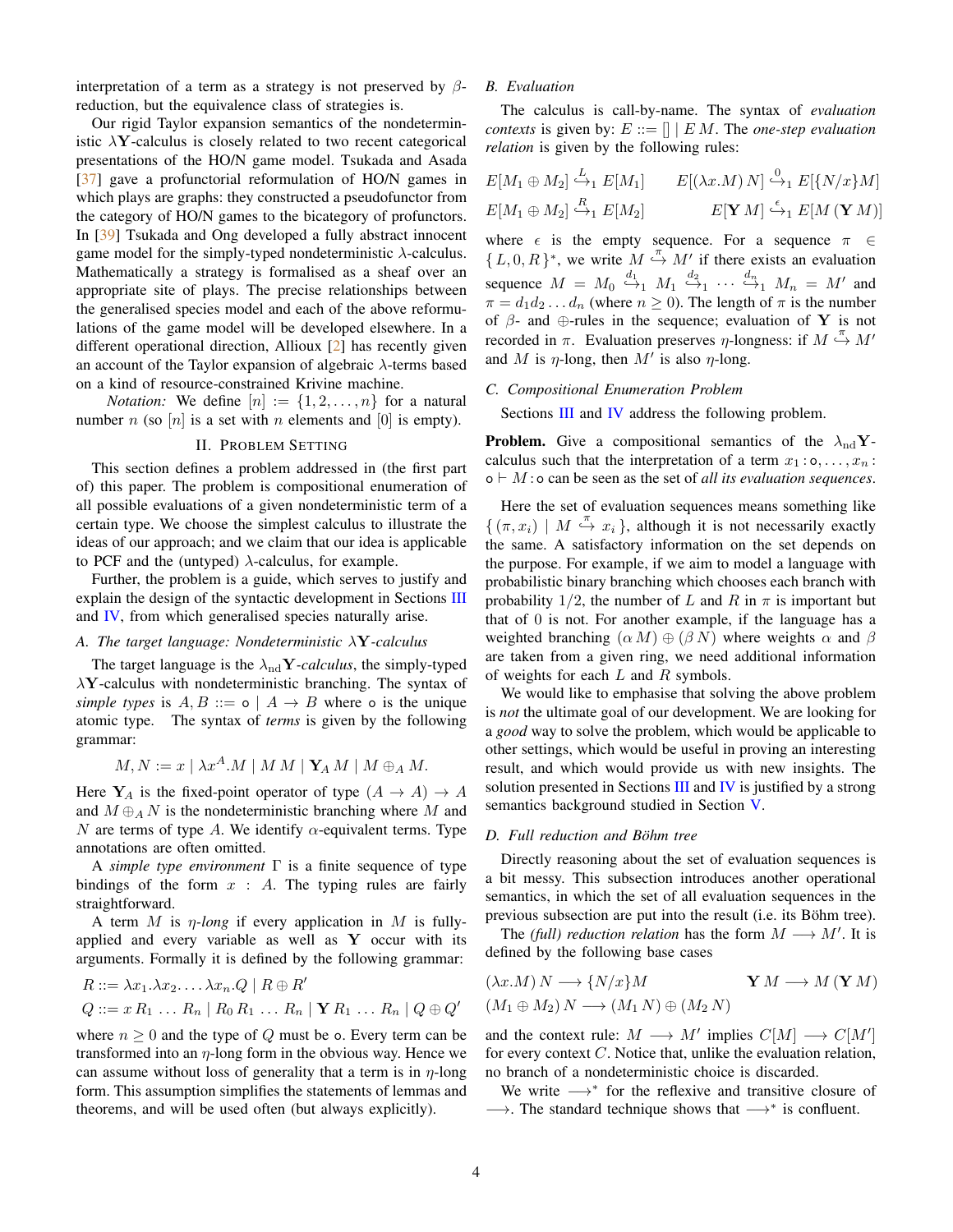Basically the "normal form" of the reduction relation contains information on all evaluations. Since both the length of the reduction sequence as well as the size of the resulting "term" can be infinite, we need an auxiliary definition to formalise this idea.

The *finite canonical form* is defined by the following syntax:

$$
S ::= \lambda x_1 \ldots \lambda x_n \ldots \lambda x_n \ldots
$$
\n
$$
T ::= \bot \mid T \oplus T' \mid x \, S_1 \ldots S_n
$$

where the type of T must be o. It is basically an  $\eta$ -long term in  $\beta$ -normal form except for the additional constant  $\bot$  for the diverging term of type o. We write FCF for the set of finite canonical forms. The set of finite canonical forms (of a given type) forms a poset with the least element  $\lambda x_1 \dots \lambda x_n \perp$  and the order  $\sqsubseteq$  defined as the least partial order such that  $C[\perp] \sqsubseteq$  $C[T]$  for every context C and term T with  $C[T] \in$  FCF.

One can compare a  $\lambda_{\rm nd}$ Y-term with a finite canonical form in a similar way because the constructors of finite canonical forms (except for  $\perp$ ) can be regarded as those of the calculus. We write  $T \triangleleft M$  for the relation consisting of pairs  $C[\bot, \ldots, \bot] \triangleleft C[M_1, \ldots, M_n]$  for every multi-hole context C and terms  $M_1, \ldots, M_n$  such that  $C[\perp, \ldots, \perp] \in \text{FCF}$  and  $C[M_1, \ldots, M_n]$  is a  $\lambda_{\rm nd}$ **Y**-term.

A *Böhm tree* is an order ideal<sup>[4](#page-4-1)</sup> of finite canonical forms with respect to  $\subseteq$ . Given a  $\lambda_{\rm nd}$ **Y**-term M in  $\eta$ -long form, its *Böhm tree*  $BT(M)$  is defined by

$$
BT(M) := \{ T \in FCF \mid \exists M'.\ M \longrightarrow^* M' \rhd T \}.
$$

There is, of course, a tight relationship between the evaluation and reduction. Let  $\overline{\cdot}$ :  $\{L, R, 0\}^* \rightarrow \{L, R\}^*$  be the map that erases 0. For  $\bar{\pi} \in \{L, R\}^*$ , we define  $C_{\bar{\pi}}$  by

$$
C_{\epsilon} := [] \qquad C_{L\bar{\pi}} := C_{\bar{\pi}} \oplus \bot \quad \text{and} \quad C_{R\bar{\pi}} := \bot \oplus C_{\bar{\pi}}.
$$

<span id="page-4-2"></span>**Proposition 1.** For every  $x_1 : \text{o}, \ldots, x_n : \text{o} \vdash M : \text{o} \text{ in } \eta$ *long form, the map*  $\overline{\cdot}$  *is a bijection from*  $\{\pi \mid M \stackrel{\pi}{\hookrightarrow} x_i\}$  *to*  $\{\bar{\pi} \mid C_{\bar{\pi}}[x_i] \in BT(M)\}$  *for every*  $i \in [n]$ *.* 

<span id="page-4-5"></span>*Remark* 2*.* Proposition [1](#page-4-2) together with certain properties on  $BT(\cdot)$  shows that the Böhm tree interpretation can be a solution to the problem in Section  $II-C$ . This is, however, unsatisfactory for us. For example, this solution is quite syntactic rather than semantic and  $oplus$  in this solution is neither commutative nor associative. Recall that to solve the problem in Section  $II-C$  is not our ultimate goal, rather we aim to use the problem as a guide of our development that provides us with a syntactic description of the generalised species of structures [\[18,](#page-11-8) [19\]](#page-11-9).

#### III. GROUPOID OF RIGID REFINEMENT TYPES

<span id="page-4-0"></span>This section introduces types with non-idempotent and non-commutative intersection which we call *rigid refinement intersection types* (cf. [\[32\]](#page-11-26)). The key difference from the existing work on non-commutative intersection types (such as [\[28,](#page-11-25) [30,](#page-11-30) [32\]](#page-11-26)) is that we consider the types  $a \wedge b$  and  $b \wedge a$  distinct but isomorphic. In other words, while we do not allow implicit use of commutation, we allow explicit commutation.

<span id="page-4-4"></span>*Remark* 3*.* The indexed syntax of rigid intersection types is reminiscent of the *indexed linear logic* of Bucciarelli and Ehrhard  $[7]$ . The development in Sections [III](#page-4-0) and [IV](#page-5-0) can be seen as a proof-relevant variant of [\[7\]](#page-11-20), although there is a difference even in the proof-irrelevant setting. For example, indices of rigid intersection types do not affect provability of a judgement. A detailed comparison is left for future work.

## *A. Rigid refinement intersection types*

The *rigid intersection types* are basically the same as the standard nonidempotent intersection types except that an intersection is no longer a finite multiset of types but a finite sequence. We write  $\langle a_1, \ldots, a_n \rangle$  for a sequence. Then the syntax is given by:

$$
a, b ::= \star \mid \theta \multimap b \qquad \theta ::= \langle a_1, \dots, a_n \rangle
$$

where  $n \geq 0$ . The sequence  $\langle a_1, \ldots, a_n \rangle$  is also written as  $\langle a_i \rangle_{i \in [n]}$ , or simply as  $\langle \vec{a} \rangle$  if the length is unimportant. The sequence  $\langle a_1, \ldots, a_n \rangle$  means the intersection type  $a_1 \wedge \cdots \wedge a_n$ . The *refinement relation*  $a \triangleleft A$  is defined by:

$$
\frac{\theta \lhd! A \quad b \lhd B}{\theta \rhd b \lhd A \to B} \qquad \frac{\forall i \in [n]. \ a_i \lhd A}{\langle a_i \rangle_{i \in [n]} \lhd! A}
$$

Here  $A \rightarrow B$  is identified with  $A \rightarrow B$ , where ! and  $\rightarrow$  are the exponential modality and linear implication of linear logic. We write  $\llbracket A \rrbracket := \{a \mid a \triangleleft A\}$  for the set of all refinement types of the simple type A.

#### <span id="page-4-6"></span>*B. Type isomorphisms*

Although the type  $\langle a, b \rangle$  is not identical to  $\langle b, a \rangle$ , they are clearly closely related. Relating these types is also motivated by an observation that a non-commutative intersection type system does not enjoy subject reduction  $[27,$  Remark 2.9].<sup>[5](#page-4-3)</sup> We consider these types isomorphic.

Let  $a_1$  and  $a_2$  be rigid intersection types (not necessarily refinements of simple types). We write  $\varphi : a_1 \cong a_2$  to mean that  $a_1$  and  $a_2$  are isomorphic, of which  $\varphi$  is a *witness* (or a *proof*). This relation is defined by the rules below:

$$
\dfrac{\psi:\;\theta'\cong\theta\qquad\varphi:\;b\cong b'}{(\psi\multimap\varphi):\;(\theta\multimap b)\cong(\theta'\multimap b')}
$$
\n
$$
\dfrac{\sigma\in\mathfrak{S}_n\qquad\forall i\in[n].\;\varphi_i:\;a_i\cong a'_{\sigma(i)}}{(\sigma,\langle\varphi_i\rangle_{i\in[n]}):\;\langle a_i\rangle_{i\in[n]}\cong\langle a'_i\rangle_{i\in[n]}}
$$

Here  $id_{\star}$  is a constant witnessing that the type  $\star$  is (obviously) isomorphic to  $\star$ . The rules are fairly straightforward; we note contravariance of the position of  $\theta$  in  $\theta \to b$ .

As expected, type isomorphism is an equivalence relation. Reflexivitiy is witnessed by  $\mathrm{id}_a$  and  $\mathrm{id}_\theta$  defined by  $\mathrm{id}_{\theta \to b} :=$  $\mathrm{id}_{\theta} \multimap \mathrm{id}_{b}$  and  $\mathrm{id}_{\langle a_{i}\rangle_{i\in[n]}} := (\mathrm{id}_{[n]}, \langle \mathrm{id}_{a_{i}}\rangle_{i\in[n]})$ . Transitivity is witnessed by the composition operation  $\circ_A$  such that  $\varphi_1$ :

<span id="page-4-1"></span><sup>&</sup>lt;sup>4</sup>Given a poset ( $P, \leq$ ), an *order ideal* is a subset  $X \subseteq P$  that is downward closed (i.e.  $x \le y$  and  $y \in X$  implies  $x \in X$ ) and directed (i.e., for every  $x, y \in X$ , there exists  $z \in X$  such that  $x \le z$  and  $y \le z$ ).

<span id="page-4-3"></span><sup>5</sup>Although the remark in [\[27\]](#page-11-24) is about system  $\mathbb{I}$ , in which  $\wedge$  is noncommutative and non-associative, it directly applies to an intersection type system with non-commutative but associative ∧.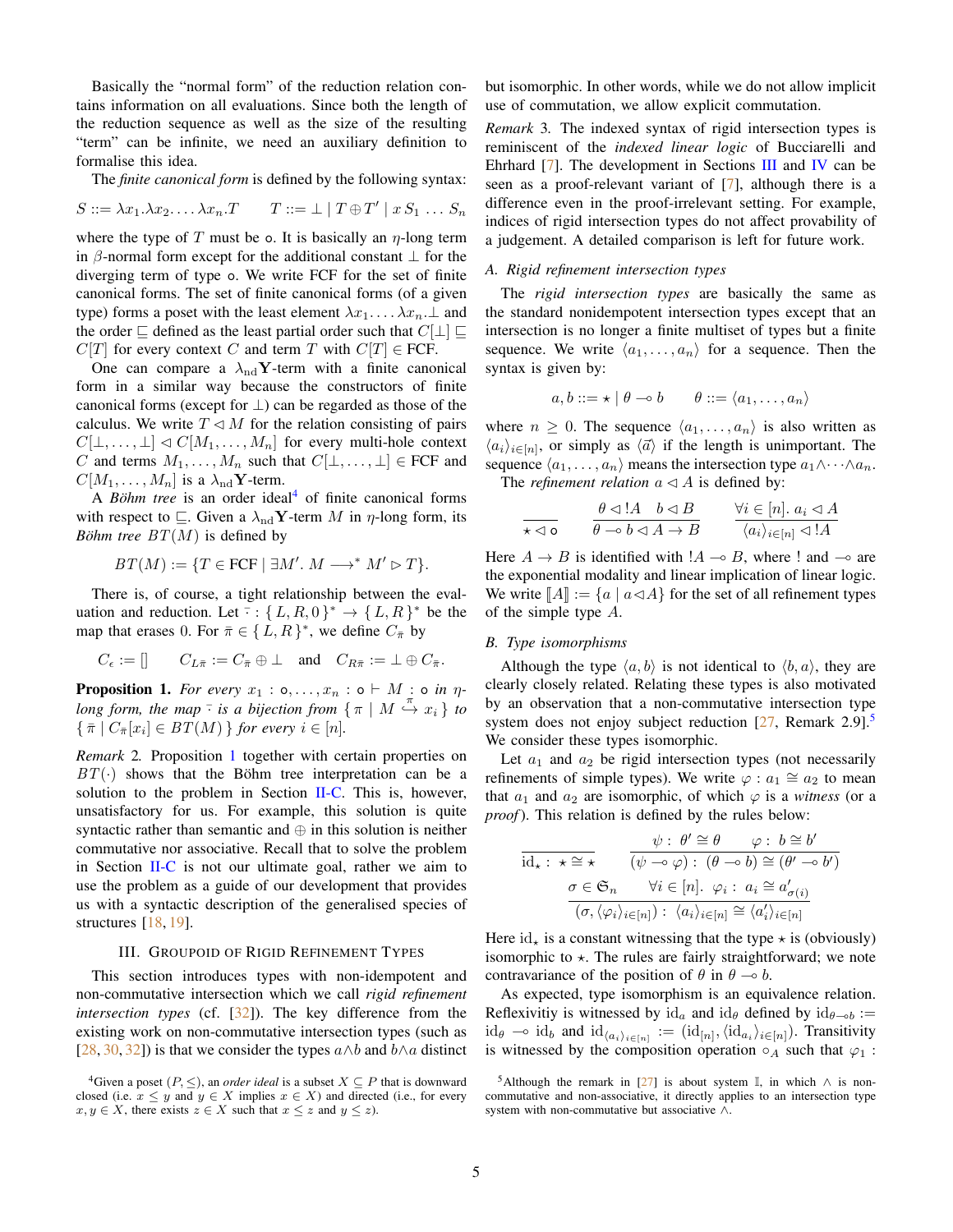$a_1 \cong a_2$  and  $\varphi_2 : a_2 \cong a_3$  implies  $(\varphi_2 \circ \varphi_1) : a_1 \cong a_3$ , which can be defined by  $id_{\star} \circ_{\circ} id_{\star} := id_{\star}$  and

$$
(\psi_2 \multimap \varphi_2) \circ (\psi_1 \multimap \varphi_1) := (\psi_1 \circ \psi_2) \multimap (\varphi_2 \circ \varphi_1)
$$

$$
(\sigma_2, \langle \varphi_j^2 \rangle_j) \circ (\sigma_1, \langle \varphi_i^1 \rangle_i) := (\sigma_2 \sigma_1, \langle \varphi_{\sigma_1(i)}^2 \circ \varphi_i^1 \rangle_i)
$$

where we omit the ranges of  $i$  and  $j$  which must be the same. Symmetry is proved by the inverse operation  $(·)^{-1}$ defining by  $\mathrm{id}_{\star}^{-1} := \mathrm{id}_{\star}$ ,  $(\psi - \circ \varphi)^{-1} := \psi^{-1} - \circ \varphi^{-1}$  and  $(\sigma,\langle \varphi_i \rangle_{i \in [n]})^{-1} := (\sigma^{-1},\langle \varphi_{\sigma^{-1}(j)}^{-1} \rangle_{j \in [n]})$ . Then  $\varphi : a_1 \cong a_2$ implies  $\varphi^{-1}$ :  $a_2 \cong a_1$  and  $\varphi^{-1} \circ \varphi = \varphi \circ \varphi^{-1} = \text{id}$ .

By these data, the refinement types of a simple type A form a groupoid (i.e. a category in which every morphism is invertible), whose objects are rigid refinement types  $a \triangleleft A$  and morphisms from a to b are type isomorphisms  $\varphi : a \cong b$ . We write this groupoid as  $\llbracket A \rrbracket$ . The groupoid  $\llbracket A \rrbracket$  whose object is  $\theta \triangleleft !A$  is defined in the same way.

We abbreviate  $(\sigma, \langle id_{a_i} \rangle_i)$  to  $\sigma$  and  $(id, \langle \varphi_i \rangle_i)$  to  $\langle \varphi_i \rangle_i$ .

## <span id="page-5-2"></span>*C. Categorical definition*

The groupoid  $\llbracket A \rrbracket$  of rigid refinement intersection types and isomorphisms has a simple categorical definition. This is, indeed, the interpretation of simple types by generalised species of structures [\[18,](#page-11-8) [19\]](#page-11-9).

We start from an auxiliary definition. Let  $C$  be a small category. We define a category  $\mathbb{P} C$  as follows. An object of  $\mathbb{P} \mathcal{C}$  is a (possibly empty) finite sequence  $\langle C_i \rangle_{i \in [n]}$  of objects in C. A morphism from  $\langle C_i \rangle_{i \in [n]}$  to  $\langle D_i \rangle_{i \in [m]}$  is a tuple  $(\sigma, \langle f_i \rangle_{i \in [n]})$  where  $\sigma : [n] \to [m]$  is a bijection and  $f_i: C_i \to D_{\sigma(i)}$  is a morphism in C (for all  $i \in [n]$ ). Note that there is no morphism if  $n \neq m$ . Composition is given by

$$
(\sigma_2, \langle g_j \rangle_{j \in [n]}) \circ (\sigma_1, \langle f_i \rangle_{i \in [n]}) := (\sigma_2 \circ \sigma_1, \langle g_{\sigma_1(i)} \circ f_i \rangle_{i \in [n]}).
$$

The groupoids  $\llbracket A \rrbracket$  are given by induction on the structure of simple types A. For the base case,  $\llbracket \circ \rrbracket$  is the set  $\{ \star \}$ , i.e. a category with a single object  $\star$  and no morphism other than the identity. For the inductive steps, we have

$$
\llbracket A \to B \rrbracket = \llbracket !A \rrbracket^{\text{op}} \times \llbracket B \rrbracket \qquad \llbracket !A \rrbracket = \mathbb{P} \llbracket A \rrbracket.
$$

This resembles the interpretation of types in the relational model: we just replace a set with a groupoid and the finite multiset comonad with P.

#### *D. Isomorphisms of type environments*

A type environment is a sequence of type bindings of the form  $x : a$  (such that  $a$  is a refinement of the simple type of  $x$ ). Here a variable can appear many times in a sequence. The refinement relation and the isomorphisms can be naturally extended to intersection type environments:

$$
\frac{\forall (x : a) \in \Theta \ldotp \exists (x : A) \in \Gamma \ldotp a \lhd A}{\Theta \lhd \Gamma}
$$
\n
$$
\sigma \in \mathfrak{S}_n \qquad \forall i \in [n] \ldotp (x_i = y_{\sigma(i)} \text{ and } \varphi_i \ldotp a_i \cong b_{\sigma(i)})
$$
\n
$$
(\sigma, \langle \varphi_i \rangle_{i \in [n]}): (x_1 : a_1, \ldots, x_n : a_n) \cong_{\Gamma} (y_1 : b_1, \ldots, y_n : b_n).
$$

## IV. RIGID RESOURCE CALCULUS

<span id="page-5-0"></span>This section introduces the *rigid resource calculus*, by which one can describe individual runs of a term. It is a variant of the resource calculus in the sense of  $[16]$ , a variant which uses lists instead of bags. The key notion is the equivalence relation ∼ on terms, which identifies terms describing the same run, where the groupoid structure of refinement types plays an important rôle.

#### *A. Rigid resource raw terms*

*Rigid resource raw terms* are defined by:

 $t, u := x \mid \lambda \vec{x}.t \mid t \mu \mid t \oplus \bullet \mid \bullet \oplus t \qquad \mu := \langle u_1, \ldots, u_n \rangle$ 

(formally each variable is annotated by a rigid intersection type, which is omitted above). Here • is a place holder for the unused part of branching and  $\vec{x}$  is a (possibly empty) sequence of variables. Rigid resource terms appearing in the sequel are always *linear*, i.e. each variable appears exactly once.

A rigid resource term shall be used to describe a reduction sequence of a  $\lambda_{\text{nd}}$ **Y**-term.<sup>[6](#page-5-1)</sup> For example,  $t \oplus \bullet$  means that the left-branch should be chosen here; since the right branch is irrelevant in this case, a rigid resource raw term simply ignores it.

A *rigid type environment* Ξ is a finite sequence of type bindings of the form  $x : a$ . We stipulate that a rigid type environment contains each variable at most once. We write  $\Xi_1, \Xi_2$  for the concatenation. For sequences  $\vec{x} = x_1, \ldots, x_n$ and  $\vec{a} = a_1, \ldots, a_n$ , we write  $\vec{x} : \vec{a}$  for  $x_1 : a_1, \ldots, x_n : a_n$ . A *type judgement* is of the form  $\Xi \vdash t : a$  or  $\Xi \vdash \mu : \langle \vec{a} \rangle$ . The typing rules are listed in Fig. [1.](#page-6-0) It is worth noting that the order of type bindings in a type environment does not affect the derivability of a judgement by the exchange rule. This rule can be seen as a weaker version of type-isomorphism rules; the relationship to general rules is the topic of Section  $IV-D$ .

In the sequel, we shall consider only typed rigid resource terms, i.e. rigid resource terms associated with derivable typing judgements  $\Xi \vdash t : a$  (or  $\Xi \vdash \mu : \theta$ ). The notion of  $\eta$ -long *forms* is defined in a similar way to the  $\lambda_{\text{nd}}$ **Y**-calculus. The associated judgements are often left implicit.

We can give an evaluation relation for rigid resource raw terms. *Evaluation contexts* are given by:  $E ::= \|\| E \mu$ .

$$
E[t \oplus \bullet] \stackrel{L}{\hookrightarrow} E[t] \qquad E[\bullet \oplus t] \stackrel{R}{\hookrightarrow} E[t]
$$

$$
E[(\lambda \vec{x}.s) \langle u_1, \ldots, u_n \rangle] \stackrel{0}{\hookrightarrow} E[\{u_1/x_1, \ldots, u_n/x_n\} s].
$$

As before, we write  $s \stackrel{\pi}{\hookrightarrow} s'$  if there exists a sequence  $s =$  $s_0 \stackrel{d_1}{\hookrightarrow} s_1 \stackrel{d_2}{\hookrightarrow} \cdots \stackrel{d_n}{\hookrightarrow} s_n = s'$  and  $\pi = d_1 d_2 \ldots d_n$  (where  $n \geq$ 0). Evaluation of a rigid resource raw term is deterministic.

We give a (full) reduction semantics for rigid resource terms. It is defined by the base cases

$$
(\lambda x_1 \ldots x_n.t) \langle u_1, \ldots, u_n \rangle \longrightarrow \{u_1/x_1, \ldots, u_n/x_n\}t (t \oplus \bullet) \mu \longrightarrow (t \mu) \oplus \bullet \qquad (\bullet \oplus t) \mu \longrightarrow \bullet \oplus (t \mu).
$$

<span id="page-5-1"></span><sup>6</sup>Here is another point of view: each term constructor corresponds to a typing rule of an intersection type system. See also Remarks [8](#page-6-2) and [13.](#page-7-0)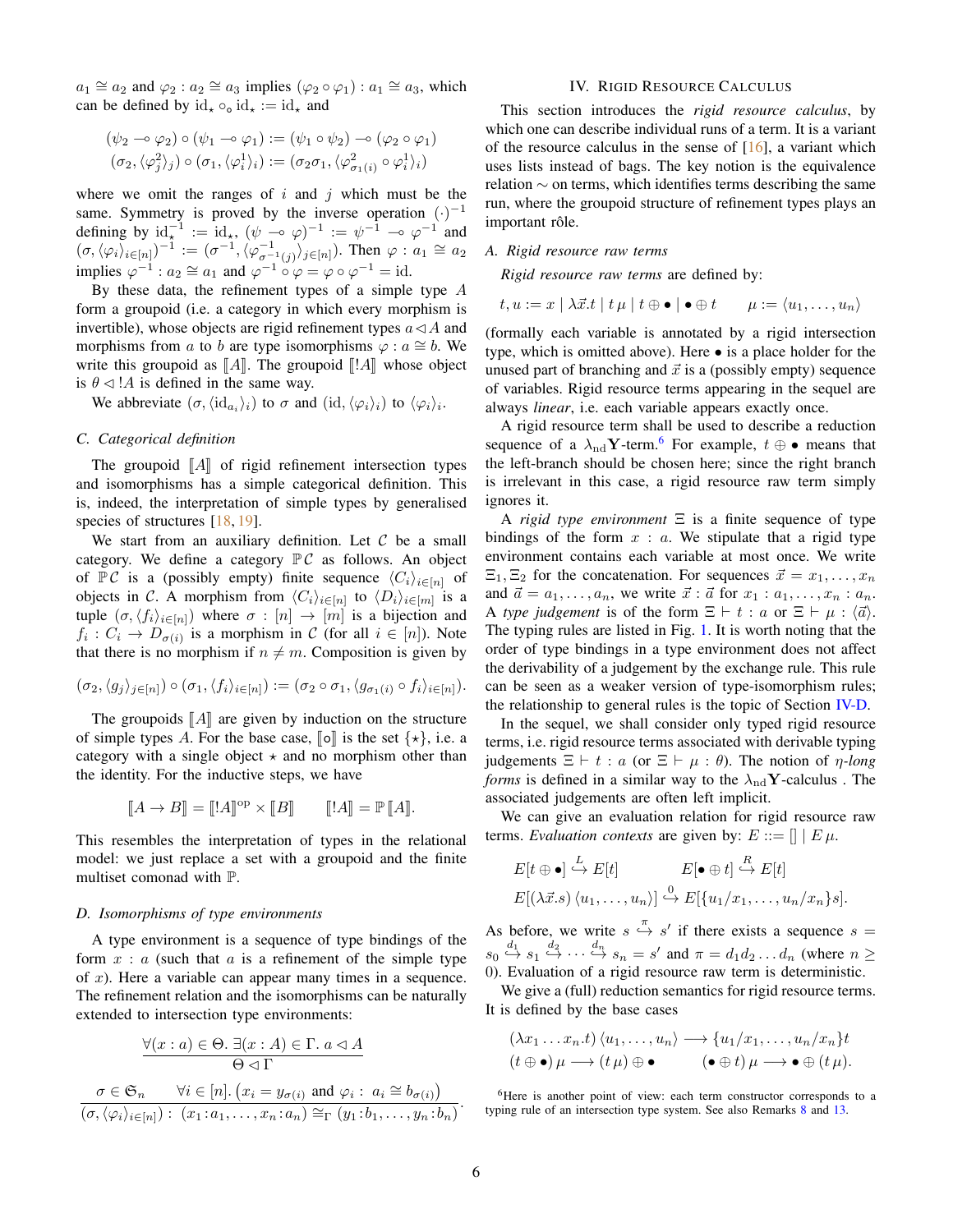$$
\frac{\Xi, x_1 : a_1, \dots, x_n : a_n \vdash t : b}{\Xi \vdash \lambda x_1 \dots x_n \vdots \langle a_1, \dots, a_n \rangle \to b} \qquad \frac{\Xi_1 \vdash t : \theta \to b \qquad \Xi_2 \vdash \mu : \theta \to b \qquad \Xi_3 \vdash t : \theta \to b \qquad \Xi_4 \vdash t : a \qquad \Xi \vdash t : a \qquad \Xi \vdash t : a \qquad \frac{\Xi \vdash t : a}{\Xi \vdash t \oplus \bullet : a} \qquad \frac{\Xi \vdash t : a}{\Xi \vdash \bullet \oplus t : a} \qquad \frac{\forall i \in [n] \vdash \Xi_i \vdash u_i : a_i}{\Xi_1, \dots, \Xi_n \vdash \langle u_i \rangle_{i \in [n]} : \langle a_i \rangle_{i \in [n]} \qquad \frac{x_1 : a_1, \dots, x_n : a_n \vdash t : b \qquad \sigma \in \mathfrak{S}_n}{x_{\sigma(1)} : a_{\sigma(1)}, \dots, x_{\sigma(n)} : a_{\sigma(n)} \vdash t : b}
$$

<span id="page-6-0"></span>Fig. 1. The typing rules for rigid resource terms (Environment permutation for lists  $\mu$  is omitted.)

The reduction relation is strongly normalising because of the linearity of rigid resource raw terms. We write  $nf(t)$  for the normal form of t. Furthermore it is confluent since there is no critical pair. Unlike the standard resource calculus, the reduction relation is deterministic (or, reduction does not introduce formal sums).

## *B. Rigid term approximation of*  $\lambda_{\text{nd}}$ **Y**-terms

A *variable refinement* X is a sequence of the form  $x_1 \triangleleft$  $y_1, \ldots, x_n \lhd y_n$  such that  $x_i \neq x_j$  if  $i \neq j$ . The variables  $x_1, \ldots, x_n$  are those of rigid resource terms and  $y_1, \ldots, y_n$  are those of the  $\lambda_{\rm nd}$ **Y**-calculus. For sequences  $\vec{x}$  and  $\vec{y}$  of variables of the same length,  $\vec{x} \triangleleft \vec{y}$  denotes the variable refinement  $x_1 \triangleleft$  $y_1, \ldots, x_n \triangleleft y_n$ . Let  $\text{rng}(X) := \{ y \mid (x \triangleleft y) \in X \}.$ 

An *approximation judgement* has the form  $X \vdash t \triangleleft M$ , and valid judgements are defined by the rules in Fig. [2.](#page-7-1)

## *C. Representation of reduction sequences*

A rigid raw term  $t \triangleleft M$  gives an evaluation of M. The only nontrivial case is  $M = E[N_1 \oplus N_2]$  as other cases are deterministic. Then  $t \triangleleft M$  implies  $t = E'[u \oplus \bullet]$  or  $E'[\bullet \oplus u]$ ; we choose the left-branch for the former case and the rightbranch for the latter.

**Lemma 4.** Assume  $X \vdash t \triangleleft M$ . If  $t \stackrel{\pi}{\hookrightarrow} t'$ , then  $M \stackrel{\pi}{\hookrightarrow} M'$ *and*  $X \vdash t' \lhd M'$  *for some*  $M'$ *.* 

<span id="page-6-3"></span>**Corollary 5.** Let  $x_1 : \circ, \dots, x_n : \circ \vdash M : \circ$ . If  $y \triangleleft x_i \vdash t \triangleleft M$ *and*  $y : \star \vdash t : \star$ *, then*  $t$  *represents a unique evaluation* sequence of  $M \stackrel{\pi}{\hookrightarrow} x_i$ , i.e.,  $t \stackrel{\pi}{\hookrightarrow} y$ .

Furthermore every evaluation of a  $\lambda_{\text{nd}}$ Y-term has a representation by a rigid resource term.

**Lemma 6.** Assume  $X \vdash t' \lhd M'$ . If  $M \stackrel{\pi}{\hookrightarrow} M'$ , then  $t \stackrel{\pi}{\hookrightarrow} t'$ *and*  $X \vdash t \triangleleft M$  *for some t.* 

<span id="page-6-4"></span>**Corollary 7.** Let  $x_1 : \circ, \dots, x_n : \circ \vdash M : \circ \text{ and } M \stackrel{\pi}{\hookrightarrow} x_i$ . *There exists* t *such that*  $y \leq x_i \vdash t \leq M$ ,  $x_i : \star \vdash t : \star$  *and*  $t \stackrel{\pi}{\hookrightarrow} y$ .

However there is a problem as mentioned around [\(1\)](#page-1-2) in Section [I-B:](#page-1-3) some evaluation  $M \stackrel{\pi}{\hookrightarrow} x_i$  has more than one rigid resource raw term representation. For example, consider

$$
M = (\lambda f.f (f z)) ((\lambda x.x) \oplus (\lambda y.y))
$$
  
\n
$$
t_1 = (\lambda f_1 f_2.f_1 \langle f_2 \langle z \rangle \rangle) \langle ((\lambda x.x) \oplus \bullet), (\bullet \oplus (\lambda y.y)) \rangle
$$
  
\n
$$
t_2 = (\lambda f_2 f_1.f_1 \langle f_2 \langle z \rangle \rangle) \langle (\bullet \oplus (\lambda y.y)), ((\lambda x.x) \oplus \bullet) \rangle.
$$

Then both  $t_1$  and  $t_2$  represent  $M \xrightarrow{0L0R0} z$ .

<span id="page-6-2"></span>*Remark* 8*.* Corollaries [5](#page-6-3) and [7](#page-6-4) suggest existence of a sound and complete intersection type system defined as follows. A judgement of the type system is of the form  $x_1 : a_1, \ldots, x_n$ :  $a_n \vdash M : b$  (where  $x_i$  and  $x_j$  can be the same even when  $i \neq j$ ). This judgement is derivable if there exists t such that  $y_1 : a_1, \ldots, y_n : a_n \vdash t : b \text{ and } y_1 \lhd x_1, \ldots, y_n \lhd x_n \vdash t \lhd M.$ This "type system" is sound and complete by Corollaries [5](#page-6-3) and [7.](#page-6-4) Indeed it is the type system corresponding to the relational model of linear logic (see, e.g., [\[10\]](#page-11-27)). From this point of view, a rigid resource term is a representation of a derivation of an intersection type system.

#### <span id="page-6-1"></span>*D. Action of type isomorphisms*

The goal of this subsection is to avoid the redundancy described at the end of the previous subsection. The idea is to introduce an equivalence relation ∼ relating terms that represent the same evaluation.

Basically redundancy arises from application of the same permutation to both the variable list and the argument list. For example, the term

$$
t := (\lambda x_1 \ldots x_n \cdot t) \langle u_1, \ldots, u_n \rangle
$$

represents the same evaluation as

$$
t' := (\lambda x_{\sigma(1)} \dots x_{\sigma(n)} \cdot t) \langle u_{\sigma(1)}, \dots, u_{\sigma(n)} \rangle.
$$

A difficulty comes from the fact that the corresponding variable and argument lists are not necessarily syntactically adjacent. Consider, for example,

$$
(\lambda f.f \langle z_1, z_2 \rangle) \langle \lambda y_1 y_2.t \rangle \quad \text{and} \quad (\lambda f.f \langle z_2, z_1 \rangle) \langle \lambda y_2 y_1.t \rangle
$$

that are reduced to, respectively,

$$
(\lambda y_1 y_2.t) \langle z_1, z_2 \rangle
$$
 and  $(\lambda y_2 y_1.t) \langle z_2, z_1 \rangle$ .

To correctly handle such a complex case, we use type isomorphisms and their action on rigid resource terms.

We do not have the type isomorphism rule in the above type system. For example,  $\Theta \vdash \langle t_1, \ldots, t_n \rangle : \langle a_1, \ldots, a_n \rangle$ does not imply  $\Theta \vdash \langle t_1, \ldots, t_n \rangle : \langle a_{\sigma(1)}, \ldots, a_{\sigma(n)} \rangle$ , although  $\sigma : \langle a_1, \ldots, a_n \rangle \cong \langle a_{\sigma(1)}, \ldots, a_{\sigma(n)} \rangle.$ 

However, applying the same permutation  $\sigma$  to the list of terms gives a valid judgement. For example, in the above case, we have  $\Theta \vdash \langle t_{\sigma(1)}, \ldots, t_{\sigma(n)} \rangle : \langle a_{\sigma(1)}, \ldots, a_{\sigma(n)} \rangle$ .

By generalising this idea, it is natural to expect that, given a rigid resource term  $\Xi \vdash t : a$  and a type isomorphism  $\varphi : a' \cong$ a, we obtain another rigid resource term  $t'$  by "applying"  $\varphi$ and we have  $\Xi \vdash t' : a'$ . Indeed it is the case provided that the term is  $\eta$ -long. We write such  $t'$  as  $t[\varphi]$  and call the operation  $(-)[\varphi]$  the *(right)* action of  $\varphi$ .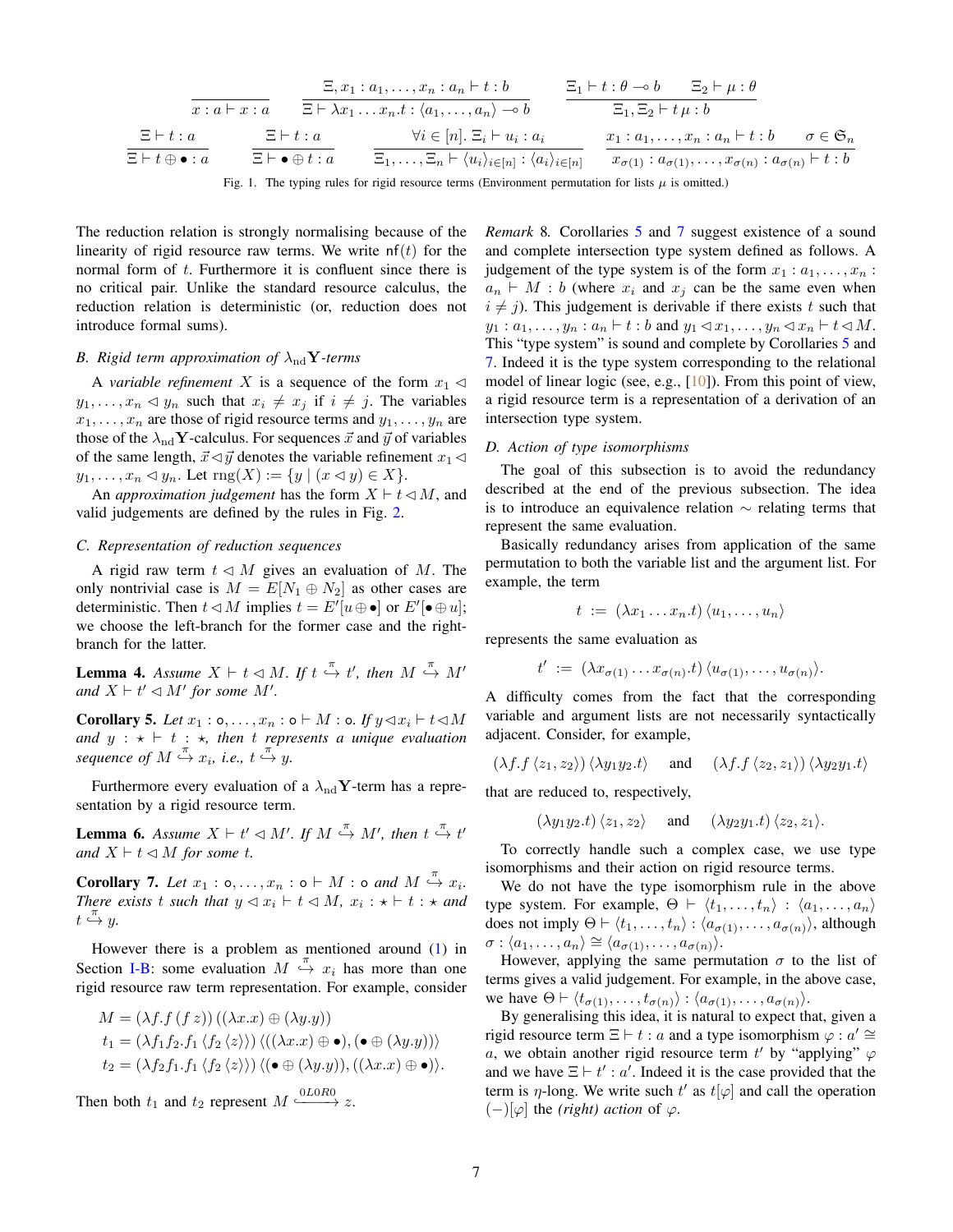$$
\frac{X, x_1 \lhd y, \ldots, x_n \lhd y \vdash t \lhd M \qquad y \notin \text{rng}(X)}{X \vdash (\lambda x_1 \ldots x_n \cdot t) \lhd (\lambda y \cdot M)} \qquad \frac{X_1 \vdash t \lhd M \qquad X_2 \vdash \mu \lhd N}{X_1, X_2 \vdash (t \mu) \lhd M \cdot N}
$$
\n
$$
\frac{X_1 \vdash t \lhd M \qquad X_2 \vdash \mu \lhd (\mathbf{Y} \cdot M)}{X_1, X_2 \vdash (t \mu) \lhd (\mathbf{Y} \cdot M)} \qquad \frac{X \vdash t \lhd M_1 \qquad X \vdash t \lhd M_2}{X \vdash (t \oplus \bullet) \lhd (M_1 \oplus M_2)} \qquad \frac{X \vdash t \lhd M_2}{X \vdash (\bullet \oplus t) \lhd (M_1 \oplus M_2)}
$$
\n
$$
\frac{\forall i \in [n] \cdot X_i \vdash t_i \lhd M \qquad x_1 \lhd y_1, \ldots, x_n \lhd y_n \vdash t \lhd M \qquad \sigma \in \mathfrak{S}_n}{x_{\sigma(1)} \lhd y_{\sigma(1)}, \ldots, x_{\sigma(n)} \lhd y_{\sigma(n)} \vdash t \lhd M}
$$

<span id="page-7-1"></span>Fig. 2. Rigid approximation relation (Permutation of variable refinements for lists is omitted.)

The action  $(-)|\varphi|$  of an isomorphism to terms is defined by the rules in Fig. [3.](#page-8-2) It is defined by mutual induction with  $\{\phi(x)(-),\right)$ , which describes the action of the isomorphism  $\varphi$ to environments. We have the following derived rules:

$$
\frac{\Xi\vdash t:a\qquad \varphi:a'\cong a}{\Xi\vdash t[\varphi]:a'}\qquad \frac{\Xi,x:b\vdash t:a\qquad \varphi:b\cong b'}{\Xi,x:b'\vdash \{[\varphi]/x\}t:a}.
$$

<span id="page-7-2"></span>**Example 9.** Let  $\sigma = (1 \ 2) \in \mathfrak{S}_2$  and  $a := \langle \star, \star \rangle \multimap \star$ . Then  $(\sigma \rightarrow id)$  :  $a \cong a$ . Let  $\varphi$  be this isomorphism and  $\Theta \vdash \lambda y_2y_1.u_0$ : a be a rigid resource raw term in  $\eta$ -long form. Let  $u := \lambda y_2 y_1 u_0$ . By applying  $\varphi$  to u, we obtain  $u[\varphi] = \lambda y_1 y_2 u_0$ . Consider another isomorphism  $(\langle \varphi \rangle \multimap id) : (\langle a \rangle \multimap \star) \cong (\langle a \rangle \multimap \star).$  Consider  $z_1 : \star, z_2 :$  $\star \vdash \lambda f.f \langle z_1, z_2 \rangle : \langle a \rangle \rightarrow \star$ , which we write as t. By applying  $(\langle \varphi \rangle \neg \circ id)$  to t, we obtain  $t[\langle \varphi \rangle \neg \circ id] = \lambda f.f \langle z_2, z_1 \rangle$ .

Lemma 10. *For every term* t *in* η*-long form, we have*

$$
\{[\varphi_i]/x_i\}_i(t[\psi]) = (\{[\varphi_i]/x_i\}_i t)[\psi]
$$

$$
(t[\psi_1])[\psi_2] = t[\psi_1 \circ \psi_2]
$$

$$
\{[\varphi_i^1]/x_i\}_i(\{[\varphi_i^2]/x_i\}_i t) = \{[\varphi_i^1 \circ \varphi_i^2]/x_i\}_i t
$$

*provided the type isomorphisms are of the appropriate types.*

*Remark* 11. A type isomorphism  $\varphi$  :  $a \cong_A a'$  induces a rigid resource term, which we write as  $\vdash [\varphi] : a' \to a$  by abuse of notation, such that  $\vdash [\varphi] \lhd \eta_A(\lambda y.y)$  where  $\eta_A(\lambda y.y)$  is the  $\eta$ -long form of  $\lambda y.y$ . The action of a type isomorphism  $\varphi$ to  $\Theta \vdash t : a'$  can be seen as the application of the term  $[\varphi]$  to t, followed by the reduction of redex related to  $[\varphi]$ .

Now we define  $\sim$  as the least congruence that satisfies

$$
t_0 \left( \mu_1[\varphi_1] \right) \dots \left( \mu_n[\varphi_n] \right) \n\sim \left( t_0[\varphi_1 \multimap \dots \multimap \varphi_n \multimap \mathrm{id}] \right) \mu_1 \dots \mu_n
$$

for every  $\eta$ -long rigid resource terms  $t_0, \mu_1, \ldots, \mu_n$  and type isomorphisms  $\varphi_1, \ldots, \varphi_n$  of appropriate types. We write t for the equivalence class of  $\sim$  to which t belongs.

**Example 12.** Let  $\varphi$  and a be those defined in Example [9.](#page-7-2) We have  $(\lambda f.f \langle z_1, z_2 \rangle) \langle \lambda y_1 y_2 \cdot t \rangle \sim (\lambda f.f \langle z_2, z_1 \rangle) \langle \lambda y_2 y_1 \cdot t \rangle$ from

$$
(\lambda f. f \langle z_1, z_2 \rangle) \langle \lambda y_1 y_2 \cdot t \rangle = (\lambda f. f \langle z_1, z_2 \rangle) (\langle \lambda y_2 y_1 \cdot t \rangle [\varphi])
$$
  

$$
(\lambda f. f \langle z_2, z_1 \rangle) \langle \lambda y_2 y_1 \cdot t \rangle = ((\lambda f. f \langle z_1, z_2 \rangle) [\varphi \rightarrow id]) \langle \lambda y_2 y_1 \cdot t \rangle.
$$

<span id="page-7-0"></span>*Remark* 13*.* Recall that a rigid resource raw-term can be seen as a derivation of an intersection type system (Remark [8\)](#page-6-2). From this point of view, a rigid resource term (i.e. an equivalence class modulo ∼) is an equivalence class of derivations modulo natural commutations such as

$$
\frac{\Delta, x : \vec{a} \vdash M : b}{\Delta \vdash \lambda x.M : \langle \vec{a} \rangle \neg b} \quad (\text{id} \neg \circ \varphi) : (\langle \vec{a} \rangle \neg \circ b') \cong (\langle \vec{a} \rangle \neg \circ b)
$$

$$
\Delta \vdash \lambda x.M : \langle \vec{a} \rangle \neg b'
$$

$$
\xrightarrow{\Delta, x : \vec{a} \vdash M : b \qquad \varphi : b' \cong b}
$$

$$
\xrightarrow{\Delta, x : \vec{a} \vdash M : b' \qquad \exists b}
$$

$$
\frac{\Delta, x : \vec{a} \vdash M : b'}{\Delta \vdash \lambda x.M : \langle \vec{a} \rangle \neg b'}
$$

The notions and operations defined for rigid resource terms are well-defined for the equivalence classes  $\dot{t}$ . For example,

- $\Xi \vdash t : a$  and  $t \sim t'$  implies  $\Xi \vdash t' : a$ , and
- $t_1 \sim t_2$  and  $t_1 \stackrel{\pi}{\hookrightarrow} t_1'$  implies  $t_2 \stackrel{\pi}{\hookrightarrow} t_2'$  with  $t_1' \sim t_2'$ .

We have the following result as expected.

<span id="page-7-3"></span>**Theorem 14.** Let  $x_1 : \text{o}, \ldots, x_n : \text{o} \vdash M : \text{o}$  *and assume* M π ,→ x<sup>i</sup> *for some* i*. Then there exists* t *unique up to* ∼ *such* that  $y \triangleleft x_i \vdash t \triangleleft M$  and  $t \stackrel{\pi}{\hookrightarrow} y$ .

## *E. Rigid Taylor expansion*

Let us fix an infinite sequence  $z_1, z_2, \ldots, z_n, \ldots$  of distinct variables. We write  $\vec{z}$  for a prefix of this sequence.

**Definition 15.** Let  $\Gamma \vdash M : A$  be a  $\lambda_{\text{nd}}$ **Y**-term in  $\eta$ -long form. Define, for  $\Delta = (\vec{z} : \vec{b}) \triangleleft \Gamma$  and  $a \triangleleft A$ ,

$$
\llbracket M \rrbracket(\Delta, a) := \{ \tilde{t} \mid \vec{z} \lhd \vec{x} \vdash t \lhd M \text{ and } \vec{z} : \vec{b} \vdash t : a \}
$$

We call  $\llbracket M \rrbracket$  the *rigid Taylor expansion of* M. We write ( $\Delta \vdash$  $\widetilde{t}: a) \in \llbracket M \rrbracket$  to mean  $\widetilde{t} \in \llbracket M \rrbracket(\Delta, a)$ .

Theorem [14](#page-7-3) shows that the rigid Taylor expansion  $\llbracket M \rrbracket$  can be seen as an enumeration of evaluation sequences, which can be defined by induction on  $M$  and is thus compositional. This aspect is further studied in the next section.

Recall the groupoid  $\llbracket A \rrbracket$  of refinement types and isomor-phims, defined in Section [III-C.](#page-5-2) By the action of an isomorphism on a rigid resource term, the rigid Taylor expansion becomes a functor.

<span id="page-7-4"></span>**Theorem 16.** Let  $\Gamma \vdash M : A$  be a  $\lambda_{\text{nd}}$ **Y**-term in  $\eta$ -long form. *Then*  $[M]$  *is a functor*  $\mathbb{P}[\Gamma] \times [A]^{\text{op}} \to \text{Set}$ *.* 

The rigid Taylor expansion is sound with respect to the Böhm theory. Let  $\Gamma \vdash \mathcal{T} : A$  be a Böhm tree (i.e. an order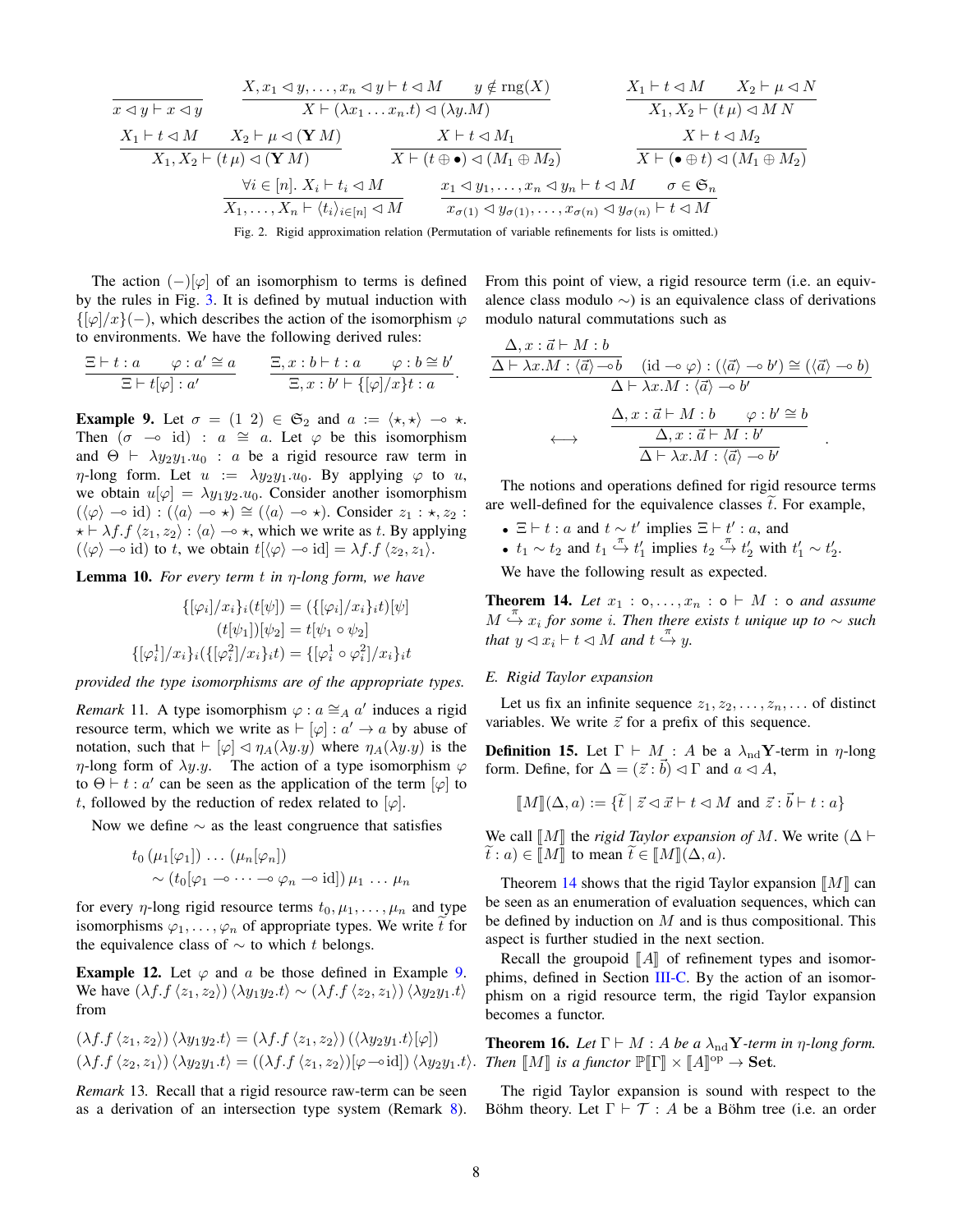$$
(\lambda x_1 \dots x_n.t)[id \neg \varphi] := \lambda x_1 \dots x_n.(t[\varphi])
$$

$$
(\lambda x_1 \dots x_n.t)[\sigma \neg \varphi] := \lambda x_{\sigma^{-1}(1)} \dots x_{\sigma^{-1}(n)}.t
$$

$$
(\lambda x_1 \dots x_n.t)[\langle \varphi_i \rangle_{i \in [n]} \neg \varphi \text{ id}] := \lambda x_1 \dots x_n.(\{[\varphi_i]/x_i\}_{i \in [n]}t)
$$

$$
(t \oplus \bullet)[\varphi] := (t[\varphi]) \oplus \bullet \qquad (\bullet \oplus t)[\varphi] := \bullet \oplus (t[\varphi])
$$

$$
\langle t_i \rangle_{i \in [n]} [\sigma] := \langle t_{\sigma(j)} \rangle_{j \in [n]}
$$

$$
\langle t_i \rangle_{i \in [n]} [\langle \varphi_i \rangle_{i \in [n]}] := \langle t_i [\varphi_i] \rangle_{i \in [n]}
$$

$$
\{ [\psi] / x \} (x \mu_1 \dots \mu_n) := x (\mu_1 [\varphi_1]) \dots (\mu_n [\varphi_n])
$$

$$
\text{(where } \psi = \varphi_1 \neg \dots \neg \varphi_n \neg \text{id}_\star)
$$

<span id="page-8-2"></span>Fig. 3. Action of isomorphisms on rigid raw terms. Other isomorphims are decomposed into the above ones. The definition of  $\{\varphi/x\}(-)$  is the same as the standard substitution except for the above case.

ideal of the finite canonical forms  $\Gamma \vdash T : A$ ). We define  $\Vert \mathcal{T} \Vert$ by, given  $\Delta = (\vec{z} : \vec{b}) \triangleleft \Gamma$  and  $a \triangleleft A$ ,

$$
\llbracket \mathcal{T} \rrbracket(\Delta, a) := \{ \tilde{t} \mid \vec{z} : \vec{b} \vdash t : a \text{ and } \exists T \in \mathcal{T}.\ \vec{z} \lhd \vec{x} \vdash t \lhd T \}.
$$

<span id="page-8-0"></span>Theorem 17. *The family of functions*

$$
\llbracket M \rrbracket(\Theta, a) \to \llbracket \operatorname{BT}(M) \rrbracket(\Theta, a) \; : \; \widetilde{t} \mapsto \mathsf{nf}(\widetilde{t})
$$

*defines a natural isomorphism*  $\llbracket M \rrbracket \cong \llbracket \text{BT}(M) \rrbracket$ *. Thus the rigid Taylor expansion*  $\llbracket - \rrbracket$  *is sound with respect to the Böhm theory.*

## V. GENERALISED SPECIES OF STRUCTURES

<span id="page-8-1"></span>This section shows that the rigid Taylor expansion of a  $\lambda_{\rm nd}$ Y-term is equivalent to its interpretation in the bicategory ESP (for *especes de structures `* [\[25,](#page-11-6) [26\]](#page-11-33)) of generalised species of structures by Fiore et al. [\[19\]](#page-11-9), which is a proofrelevant extension of the relational model  $\text{Rel}_1$ . We first review the generalised species of structures and its cartesian closed structure and then compare it with the rigid Taylor expansion.

## <span id="page-8-4"></span>*A. Profunctor*

We introduce the bicategory Prof of *profunctors* (or *distributors*; see e.g.  $\lceil 3, 4 \rceil$  and  $\lceil 6, \S$  7.7]), which can be regarded as a proof-relevant extension of the category Rel of sets and relations.

Given small categories A and B, a *profunctor* from A to B is a functor  $f : \mathcal{A} \times \mathcal{B}^{\text{op}} \to \mathbf{Set}$ . This is an extension of relations: a relation  $R \subseteq Y \times Z$  can be seen as a profunctor  $f_R$  between sets (i.e. categories with no morphism except for the identities) such that  $f_R(y, z)$  is either singleton or empty depending on whether  $(y, z) \in R$ . We write  $f : A \rightarrow B$  if f is a profunctor from  $\mathcal A$  to  $\mathcal B$ .

Let  $f : A \rightarrow B$  and  $g : B \rightarrow C$  be profunctors. A morphism  $\varphi : b \to b'$  in B acts on elements in  $f(a, b')$  by  $y \mapsto f(a, \varphi)(y) \in f(a, b)$  and in  $g(b, c)$  by  $z \mapsto g(\varphi, c)(z) \in$  $g(b', c)$ , which we write  $y[\varphi]$  and  $\{\varphi\}z$ , respectively. The composite  $gf$  is defined by

<span id="page-8-3"></span>
$$
(gf)(a,c) := \coprod_{b \in \mathcal{B}} (f(a,b) \times g(b,c)) / \sim
$$
 (3)

where  $~\sim~$  is the least equivalence relation that contains  $(y, {\varphi}z) \sim (y[\varphi], z)$  for every morphism  $\varphi$  in B.

## <span id="page-8-5"></span>*B. Generalised species of structures*

Given small categories A and B, a  $(A, B)$ -species of struc*tures* [\[18,](#page-11-8) [19\]](#page-11-9) is defined as a functor  $\mathbb{P}\mathcal{A} \times \mathcal{B}^{\text{op}} \to \mathbf{Set}$ , i.e. a profunctor  $\mathbb{P}\mathcal{A} \rightarrow \mathcal{B}$ .

There is a bicategory whose 0-cell is a small category and whose 1-cell is an  $(A, B)$ -species. The identity species  $I_A : \mathbb{P} A \to A$  is defined by  $I_A(\theta, a) := \mathbb{P} A(\langle a \rangle, \theta)$ . The composition of  $(A, B)$ -species of structures f and  $(B, C)$ species of structures q is defined as follows. Given  $(A, B)$ species of the structures  $f : \mathbb{P} \mathcal{A} \to \mathcal{B}$ , its *lifting*  $f^{\sharp} : \mathbb{P} \mathcal{A} \to \mathbb{P} \mathcal{B}$ is defined by the following coend:

$$
f^{\sharp}(\theta, \langle b_1, \ldots, b_k \rangle) = \int^{(\theta_i)_{i \in k} \in (\mathbb{P}\mathcal{A})^k} \Big( \prod_{i \in [k]} f(\theta_i, b_i) \Big) \times \mathbb{P}\mathcal{A}(\theta_1 \cdots \theta_k, \theta)
$$

where  $\theta_1 \cdots \theta_k$  is the concatenation of lists. Then  $g \circ f$  is defined as the composition  $gf^{\sharp}$  as profunctors. The 2-cells are natural transformations. We write this bicategory as ESP.

<span id="page-8-6"></span>*Remark* 18*.* Fiore et al. [\[19\]](#page-11-9) showed that ESP can be seen as the coKleisli bicategory of a pseudo-comonad  $\mathbb P$  on the bicategory **Prof** of profunctors; the action of  $P$  to 0-cells is the same as P. There is a formal similarity to the construction of the relational model Rel<sub>!</sub>, which is the coKleisli category of the finite multiset comonad !.

#### <span id="page-8-7"></span>*C. Cartesian closed structure*

The bicategory **ESP** is cartesian closed [\[19\]](#page-11-9).

Given small categories  $A_i$  ( $i \in [n]$ ), the cartesian product  $\prod_{i\in[n]} \mathcal{A}_i$  in ESP is the coproduct  $\coprod_{i\in[n]} \mathcal{A}_i$  as categories. For an object  $a \in \mathcal{A}_i$ , the corresponding object of  $\bigcap_{j \in [n]} \mathcal{A}_j$ is written as  $\iota_i(a)$ . For  $g_i : \mathbb{P}\mathcal{B} \to \mathcal{A}_i$   $(i \in [n])$ , the tupling  $\langle g_1, \ldots, g_n \rangle : \mathbb{P} \mathcal{B} \to \prod_{i \in [n]} \mathcal{A}_i$  is defined by

$$
\langle g_1,\ldots,g_n\rangle(b,\iota_i(a)):=g_i(b,a).
$$

The projection  $\pi_i : \mathbb{P}(\prod_{j \in [n]} \mathcal{A}_j) \to \mathcal{A}_i$  is given by

$$
\pi_i(u, a) := \begin{cases} \mathcal{A}_i(a, a') & \text{if } u = \langle \iota_i(a') \rangle \\ \emptyset & \text{otherwise.} \end{cases}
$$

Given small categories B and C, we define  $C^{\mathcal{B}} := \mathbb{P}\mathcal{B}^{\text{op}} \times \mathcal{C}$ . Given  $g : \mathbb{P}(\mathcal{A} \cap \mathcal{B}) \to \mathcal{C}$ , we define  $\Lambda_{\mathcal{B}}(g) : \mathbb{P}\mathcal{A} \to \mathcal{C}^{\mathcal{B}}$  by

$$
\Lambda_{\mathcal{B}}(g)(\langle a_1,\ldots,a_n\rangle,(\langle b_1,\ldots,b_m\rangle,c))
$$
  
:=  $g(\langle \iota_1(a_1),\ldots,\iota_1(a_n),\iota_2(b_1),\ldots,\iota_2(b_m)\rangle,c).$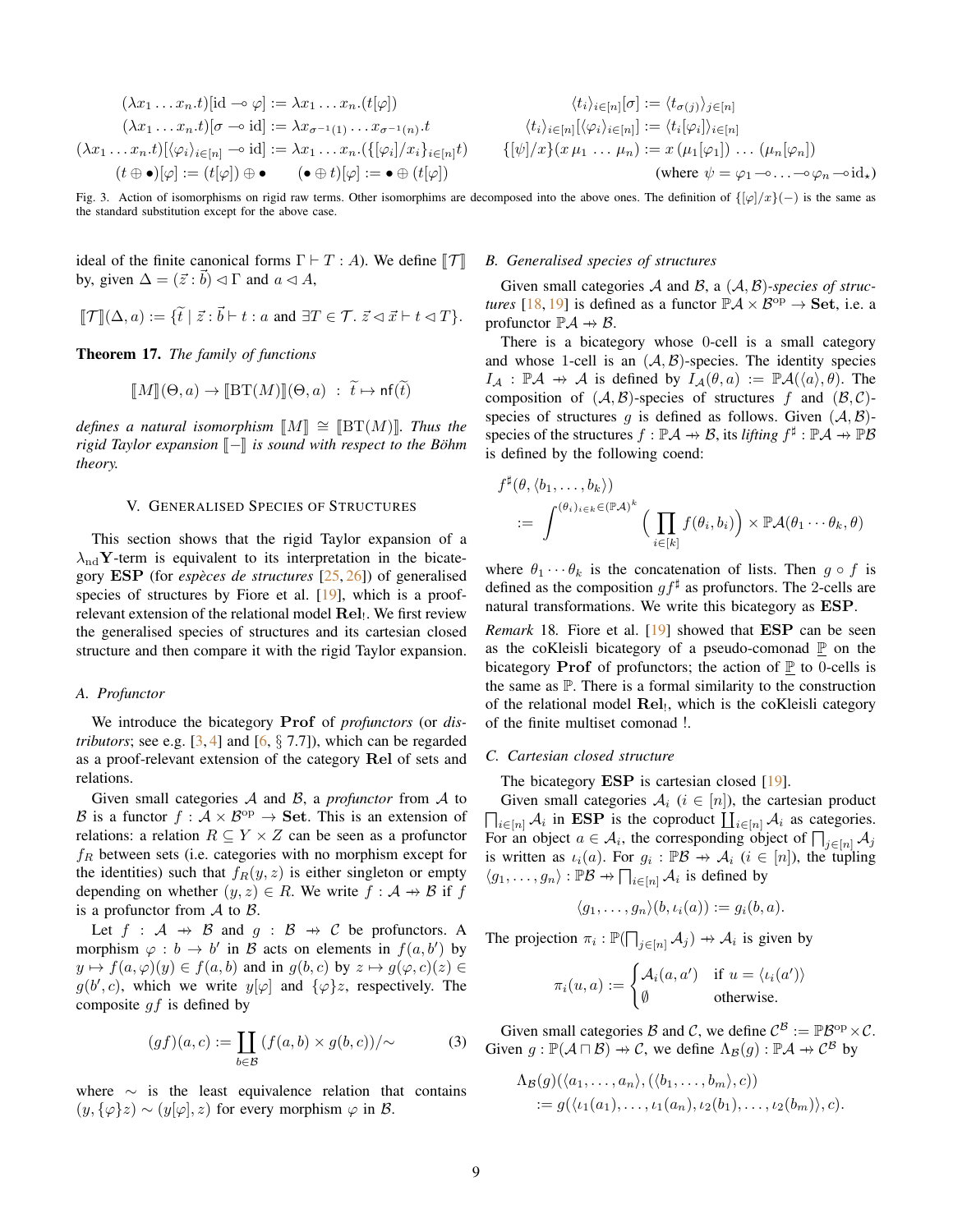The evaluation map  $eval_{\mathcal{B},\mathcal{C}} : \mathbb{P}(\mathcal{C}^{\mathcal{B}} \cap \mathcal{B}) \to \mathcal{C}$  is defined by

$$
eval_{\mathcal{B},\mathcal{C}}(u,c) := \begin{cases} (\mathbb{P}\mathcal{B}^{\mathrm{op}} \times \mathcal{C})((u|_{2},c),d') & \text{if } u|_{1} = \langle d' \rangle \\ \emptyset & \text{otherwise} \end{cases}
$$

where, for  $u \in \mathbb{P}(\mathcal{A}_1 \cap \mathcal{A}_2), u|_i \in \mathbb{P}\mathcal{A}_i$   $(i = 1, 2)$  is the subsequence consisting of objects from the ith component.

#### *D. Interpretation*

Types are interpreted as groupoids of rigid refinement types. So  $\llbracket \circ \rrbracket$  is the category with one object  $\star$  and one morphism,  $[[A]] := \mathbb{P}[A]$  and  $[[A \rightarrow B]] := [[A]]^{\text{op}} \times [[B]].$ <br>The interpretation of terms is the standard

The interpretation of terms is the standard one for the  $\lambda$ calculus fragment (i.e.  $x$ ,  $\lambda x.M$  and  $M N$ ). The interpretation of the nondeterministic branching is the disjoint union

$$
[\![M \oplus N]\!]_{\mathbf{ESP}}(\Theta, a) := [\![M]\!]_{\mathbf{ESP}}(\Theta, a) + [\![N]\!]_{\mathbf{ESP}}(\Theta, a).
$$

We write  $Y_A^{ESP}$  for the rigid Taylor expansion of (the  $\eta$ -long form of)  $f : A \to A \vdash Y f : A$ .<sup>[7](#page-9-0)</sup> Now the interpretation  $[\![\mathbf{Y}\,M]\!]_{\text{ESP}}$  of  $\Gamma \vdash \mathbf{Y}\,M : A$  is defined as the composite

$$
[\![\mathbf{Y}\,M]\!]_{\mathbf{ESP}} := \mathbf{Y}_A^{\mathbf{ESP}} \circ [\![M]\!]_{\mathbf{ESP}}.
$$

We show that the ESP interpretation  $\|M\|_{\text{ESP}}$  is isomorphic to the rigid Taylor expansion  $\llbracket M \rrbracket$ . As we have seen in Theorem [16,](#page-7-4)  $\llbracket M \rrbracket$  is a generalised species of structures. The key lemma is that the composition as ESP can be seen as substitution followed by the rigid Taylor expansion. The equivalence relation  $\sim$  in the composition of profunctors (Equation [\(3\)](#page-8-3)) coincides with that of the resource calculus.

<span id="page-9-1"></span>**Lemma 19.** *Let*  $x_1 : A_1, \ldots, x_k : A_k \vdash M : B$  *and*  $\Gamma \vdash N_i :$  $A_i$  ( $i \in [k]$ ). Then there is a natural isomorphism

$$
\llbracket M \rrbracket \circ \langle \llbracket N_1 \rrbracket, \ldots, \llbracket N_k \rrbracket \rangle \cong \llbracket \{ N_1/x_1, \ldots, N_k/x_k \} M \rrbracket.
$$

**Theorem 20.** For every term  $\Gamma \vdash M : A$ , the ESP interpreta*tion is naturally isomorphic to the rigid Taylor expansion:*

$$
\llbracket M \rrbracket \cong \llbracket M \rrbracket_{ESP} \; : \; \mathbb{P}[\![\Gamma]\!]^{\text{op}} \times [\![A]\!] \to \mathbf{Set}.
$$

*Proof.* (Sketch) By induction on the structure of M using Lemma [19.](#page-9-1) For example,  $[\![\mathbf{Y} \, M]\!]_{\text{ESP}} = \mathbf{Y}_A^{\text{ESP}} \circ [M]\!]_{\text{ESP}} \cong$ <br> $[\![\mathbf{X} \, f]\!] \cong [[(M/f)] \cdot (\mathbf{Y} \, f)] = [\![\mathbf{X} \, M]\!] \wedge$  key observation  $[\![\mathbf{Y} f]\!] \circ [\![M]\!] \cong [\![\{M/f\} (\mathbf{Y} f)]\!] = [\![\mathbf{Y} M]\!]$ . A key observation is that  $eval_{[B],[C]}$  is equivalent to the rigid Taylor expansion<br>of (the plane form of) f i  $B \rightarrow C$  as  $B + f$  as  $C = \Box$ of (the  $\eta$ -long form of)  $f : B \to C$ ,  $x : B \vdash f x : C$ .  $\Box$ 

#### <span id="page-9-2"></span>VI. REASONING ABOUT STANDARD RESOURCE TERMS

This section studies the rigid Taylor expansion *of* standard resource terms—in which application arguments are bags (i.e. finite multisets)—and compares the rigid and standard Taylor expansions. As an application, we show the commutation between computing Böhm trees and Taylor expansions for the  $\lambda_{\rm nd}$ **Y**-calculus (although some coefficients may be  $\infty$ ). The proof is an extension of the combinatorial arguments in [\[16\]](#page-11-5) showing the commutation property of the deterministic case. In this subsection, *resource terms* always mean standard resource terms, and rigid terms are always called rigid.

<span id="page-9-0"></span><sup>7</sup>There is another definition of  $Y_A^{ESP}$  that does not relies on the rigid Taylor expansion. We omit it because of the space limitation.

## <span id="page-9-3"></span>*A. Preliminary: The resource calculus and Taylor expansions*

The syntax of *simple terms* and *simple bags* is given by:

$$
v, w ::= x \mid \lambda x. v \mid v \xi \qquad \xi ::= [v_1, \ldots, v_n]
$$

where  $n \geq 0$  and [...] is a finite multiset. A *term* is a (possibly infinite) formal sum of simple terms with coefficients in  $\mathbf{R}_{+}$ , where  $\mathbf{R}_{+} := \{x \in \mathbf{R} \mid x \geq 0\}$ . A simple term can appear (possibly infinitely) many times in a term. See, e.g., [\[16\]](#page-11-5) for a more detailed definition.

*Remark* 21. Given a set  $D$  and a countable set  $I$ , we identify a formal sum  $\sum_{i \in I} r_i d_i$  where  $r_i \in \mathbf{R}_+$  and  $d_i \in D$  with a mapping  $(d \in \overline{D}) \mapsto (\sum_{i \in I, d_i = d} r_i) \in \mathbf{R}_+ \cup \{\infty\}$ . The equality of formal sums is that of the associated mappings.

We shall consider only *simply-typed* resource terms. The typing rules are the standard ones: for example,  $[v_1, \ldots, v_n]$ has type A if  $v_i$  has type A for every  $i \in [n]$ . The notion of  $\eta$ -long form is defined in the straightforward way.

The reduction is defined as follows. If  $t$  has  $n$  free occurrences of  $x$ , we have

$$
(\lambda x.t) [u_1, \ldots, u_n] \longrightarrow \sum_{\sigma \in \mathfrak{S}_n} \{u_{\sigma(1)}/x_1, \ldots, u_{\sigma(n)}/x_n\}t
$$

where  $x_1, \ldots, x_n$  are the names of the free occurrences of x in t. If the number of free occurrence of x in t is not n, then the above term is reduced to the empty sum.

*Intermediate representations* (or simply *representations*) of simple terms and bags are the same as simple terms and bags except that (i) simple terms have new constructors  $v \oplus \bullet$  and •  $\oplus$  v, and (ii) elements of each bag are linearly ordered (i.e. a bag  $\xi$  is represented by a list). A representation v induces a simple term  $|v|$  obtained by forgetting the branching information (i.e.  $|v \oplus \bullet| = |\bullet \oplus v| = |v|$ ) and the order of elements in a bag. Representations are used as an intermediate data structure during the Taylor expansion.

Figure [4](#page-10-0) defines the *approximation relation*  $v \triangleleft M$ , where v ranges over representations, and M over  $\lambda_{\rm nd}$ Y-terms. We define the function  $w(-)$  by

$$
w(x) = 1 \qquad w(\lambda x.v) = w(v \oplus \bullet) = w(\bullet \oplus v) = w(v)
$$
  

$$
w(v\xi) = w(v) \times w(\xi) \quad w([v_1, \dots, v_n]) = n! \times \prod_{i \in [n]} w(v_i).
$$

**Definition 22.** The *Taylor expansion* of a  $\lambda_{\text{nd}}$ **Y**-term *M* is

$$
M^* \ := \ \sum_{v \blacktriangleleft M} \frac{1}{\mathsf{w}(v)} |v|
$$

where  $v$  ranges over representations.

It is not difficult to see that this coincides with the standard definition. The definition can be easily extended to Böhm trees. The above formal sum may not converge for Böhm trees.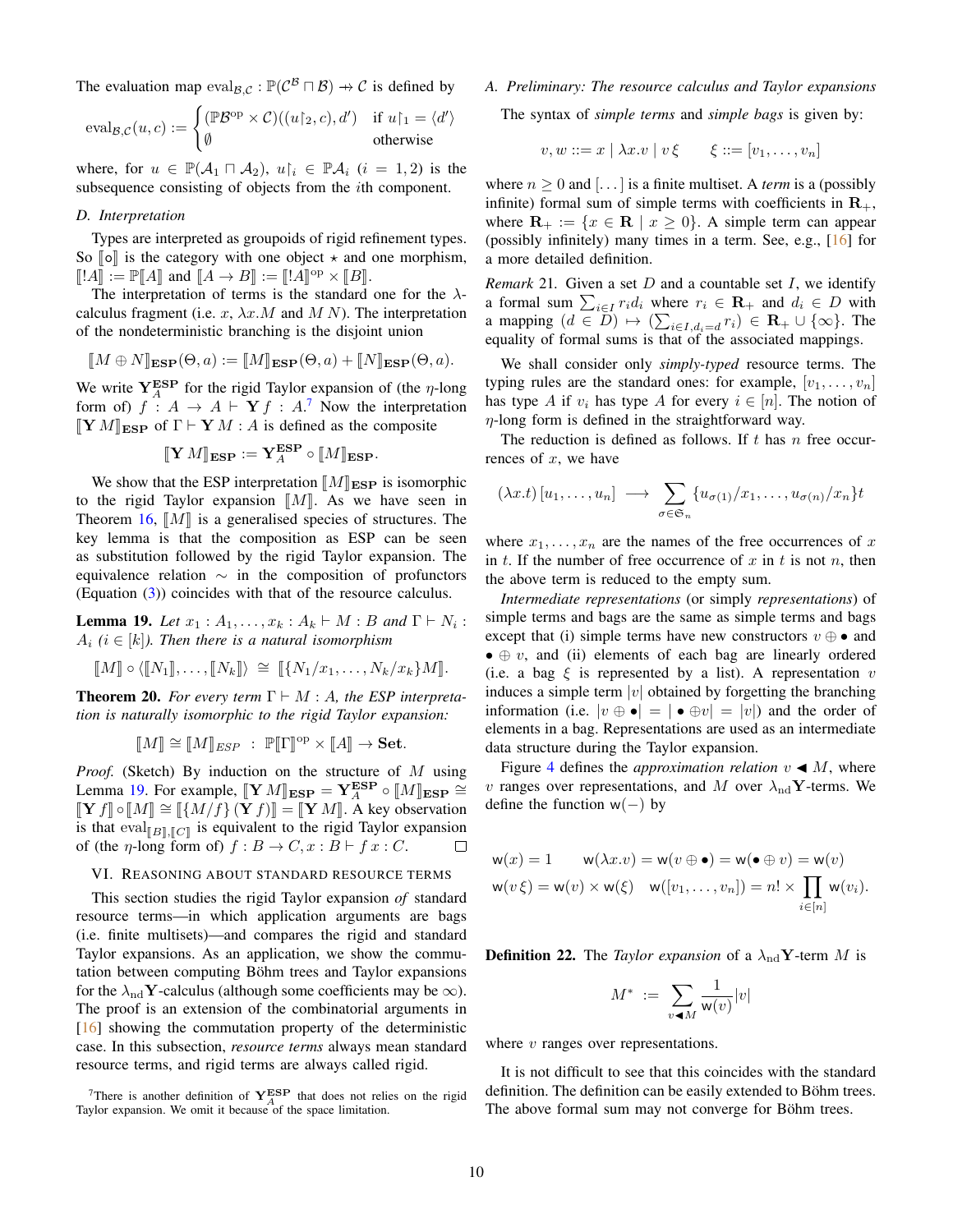| $v \blacktriangleleft M$ |  |  | $v \blacktriangleleft M$ $\epsilon \blacktriangleleft N$ $v \blacktriangleleft M_1$ |                                |                                                                                                                                                                                                                        |  | $v \blacktriangleleft M_2$ $v \blacktriangleleft M$ $\xi \blacktriangleleft Y M$ $\forall i \in [n]$ , $v_i \blacktriangleleft N$ |
|--------------------------|--|--|-------------------------------------------------------------------------------------|--------------------------------|------------------------------------------------------------------------------------------------------------------------------------------------------------------------------------------------------------------------|--|-----------------------------------------------------------------------------------------------------------------------------------|
|                          |  |  |                                                                                     |                                | $x \blacktriangleleft x \lambda x \cdot v \blacktriangleleft x \cdot M$ $v \xi \blacktriangleleft M N$ $v \oplus \blacktriangleleft M_1 \oplus M_2$ $\blacktriangleleft M_1 \oplus M_2$ $v \xi \blacktriangleleft Y M$ |  | $[v_1,\ldots,v_n] \blacktriangleleft N$                                                                                           |
|                          |  |  |                                                                                     | Fig. 4. Approximation relation |                                                                                                                                                                                                                        |  |                                                                                                                                   |

## *B. Marked rigid resource terms*

Interestingly, in order to describe the rigid Taylor expansion (or the ESP interpretation) of a standard resource term, we need to use a variant of rigid resource calculus that we call the *marked rigid resource calculus*. This reflects a difference between the symmetries associated to the standard resource calculus and the symmetries associated to the  $\lambda$ **Y**-calculus: see Remark [23.](#page-10-1)

In the new syntax, a list is annotated with a permutation:  $\mu := \langle t_1, \ldots, t_n \rangle^{\sigma}$  where  $\sigma \in \mathfrak{S}_n$ . This annotation  $\sigma$  does not affect the operational semantics, which simply ignores  $\sigma$ , but the action of a type isomorphism. Consider the list  $\mu = \langle (\lambda x.x),(\lambda y.y) \rangle$  in the old syntax, whose elements are identical (as we identify  $\alpha$ -equivalent terms), and  $a = \langle \star \rangle$   $\sim$  $\star$ . Let  $\varphi$  :  $\langle a, a \rangle \cong \langle a, a \rangle$  be the type isomorphism swapping the elements. Then  $[\varphi] \mu = \langle \lambda y \cdot y, \lambda x \cdot x \rangle = \mu$  (using  $\alpha$ conversion), so  $\mu$  is a fixed-point of  $[\varphi](-)$ . In other words the old syntax cannot notice if the elements were really swapped. The aim of the new syntax is to detect such swapping:  $[\varphi]$ ( $\langle (\lambda x.x),(\lambda y.y)\rangle^{\text{id}}$ ) is defined as  $\langle (\lambda y.y),(\lambda x.x)\rangle^{\sigma}$  (where  $\sigma$  swaps 1 and 2), which has a different annotation.

We use  $(-)^\circ$  to express that it is marked. For example, a marked rigid resource raw term is written as  $u^{\circ}$ .

<span id="page-10-1"></span>*Remark* 23*.* The necessity of the marks can be intuitively understood as follows. The marks are needed because a resource term distinguishes different occurrences of the same term in a bag. For example, consider  $(\lambda f.f[f(z]]) [\lambda x.x, \lambda x.x]$ . This is reduced to  $(\lambda x.x)[(\lambda x.x)[z]] + (\lambda x.x)[(\lambda x.x)[z]]$ . The one is obtained by substituting the left occurrence of  $\lambda x.x$  to the left occurrence of  $f$ , and the other is by the left occurrence of  $\lambda x.x$  to the right occurrence of f; here we distinguish the occurrences of  $\lambda x.x$ .

#### *C. ESP interpretation of standard resource terms*

Let v be a representation of a resource term in  $\eta$ -long form with no  $\oplus$ . As before, we write  $\vec{z}$  for a prefix of a fixed infinite sequence  $z_1, z_2, \ldots$  The rigid Taylor expansion  $\llbracket v \rrbracket$  of v is defined by the rules in Fig. [5](#page-11-37) and

$$
[\![v]\!](\Delta, a) := \{ \widetilde{t}^{\circ} \mid \vec{z} \lhd \vec{x} \vdash t^{\circ} \lhd v \text{ and } \vec{z} \, : \vec{b} \vdash t^{\circ} : a \}
$$

where  $\Delta = (\vec{z} : \vec{b})$ . This is a generalised species by the action of isomorphisms to rigid resource terms defined in Section [IV.](#page-5-0)

It is obvious to see that the permutation of elements induces a natural isomorphism: if  $v$  and  $v'$  represent the same resource term, then  $[v] \cong [v']$ . So  $[[\cdot]]$  is well-defined for resource terms (provided that we do not refer to the annotations; it is possible to check if the two annotations are equivalent, since the equivalence of annotations is preserved by the natural isomorphism mentioned above).

<span id="page-10-0"></span>This interpretation is sound with respect to the reduction of the resource term. Similarly to the case of  $\lambda_{\rm nd}$ **Y**, a marked rigid resource term  $\tilde{u}^{\circ} \triangleleft v$  resolves nondeterminism by, in this case, a manning from elements in a bag to eccurrence of a case, a mapping from elements in a bag to occurrences of a variable.

<span id="page-10-2"></span>**Lemma 24.** Let *v* be a resource term and assume that  $nf(v) =$  $\sum_k w_k$ . Then there exists a natural isomorphism

$$
\alpha_{\Delta,a} : [v](\Delta, a) \xrightarrow{\cong} \coprod_k [w_k](\Delta, a)
$$

*such that*  $\alpha_{\Delta,a}(\tilde{s}^{\circ}) = \iota_k(\tilde{u}^{\circ})$  *implies*  $\text{nf}(\tilde{s}^{\circ}) = \tilde{u}^{\circ}$ *. Here*  $\iota_k$  *is* the *k i* is the *k i* is the *k i* is the *k i* is the *k i* is the *k i* is the *k i* is the *k i the* k*-th injection.*

Let  $(-)$ <sub>X</sub> be the map from rigid resource terms to standard resource terms, which replaces a list  $\langle u_1, \ldots, u_n \rangle$  with a bag  $[(\lbrace u_1 \rbrace)_X, \ldots, (\lbrace u_n \rbrace)_X]$ , an abstraction  $\lambda x_1 \ldots x_n.t$  with  $\lambda y. (|t|)_{X,x_1\leq y,\ldots,x_n\leq y}$  and a variable x with y s.t.  $(x\leq y) \in X$ . We write  $\# \text{iso}(\Delta, a)$  for the number of isomorphisms, i.e. the number of elements in  $\{(\psi, \varphi) | \psi : \Delta \cong \Delta' \text{ and } \varphi : a \cong a'\}.$ 

<span id="page-10-3"></span>Lemma 25. *Let* v *be a resource term in normal form.*

$$
v = \sum_{(\vec{x}:\vec{b}\vdash \widetilde{u}^{\circ}:a)\in[\![v]\!]} \frac{1}{\#\text{iso}((\vec{x}:\vec{b}),a)} \langle \widetilde{u}^{\circ}\rangle_{\vec{z}\lhd\vec{x}}
$$

*Proof.* (Sketch) This follows from the following observations: (i) if v is normal,  $\llbracket v \rrbracket$  has a single orbit (i.e. any marked rigid approximations in  $\llbracket v \rrbracket$  are related by an isomorphism) and (ii) isomorphisms (except for the identity) do not have a fixedpoint because of the annotations on  $\tilde{u}^{\circ}$ .  $\Box$ 

The next result follows from Lemmas [24](#page-10-2) and [25.](#page-10-3)

<span id="page-10-4"></span>Corollary 26. *For every simple resource term* v*,*

$$
\mathsf{nf}(v) \; = \; \sum_{(\vec{x}:\vec{b}\vdash \widetilde{u}\circ : a) \in [\![v]\!]} \frac{1}{\# \mathsf{iso}((\vec{x}:\vec{b}),a)} \langle \mathsf{Inf}(\widetilde{u}^{\circ}) \rangle_{\vec{z}\lhd \vec{x}}.
$$

#### *D. Reasoning about the standard Taylor expansion*

The following lemma is an explicit computation of the Taylor expansion of the Böhm tree of a given term.

<span id="page-10-5"></span>Lemma 27.

$$
BT(M)^* = \sum_{(\vec{x}:\vec{b} \vdash \tilde{t}:a) \in [BT(M)]} \frac{1}{\#\text{iso}((\vec{x}:\vec{b}),a)} (\widetilde{t})_{\vec{z} \lhd \vec{x}}
$$

*Proof.* The claim is essentially the same as [\[16,](#page-11-5) Lemma 13] because the action of an isomorphism on rigid terms in *normal form* is a combination of swapping of variable occurrences and permutation of lists.  $\Box$ 

The next theorem follows from Corollary [26,](#page-10-4) Lemma [27](#page-10-5) and Theorem [17](#page-8-0) with a careful calculation; the proof is omitted because of the page limit.

**Theorem 28.**  $n f(M^*) = BT(M)^*$ .